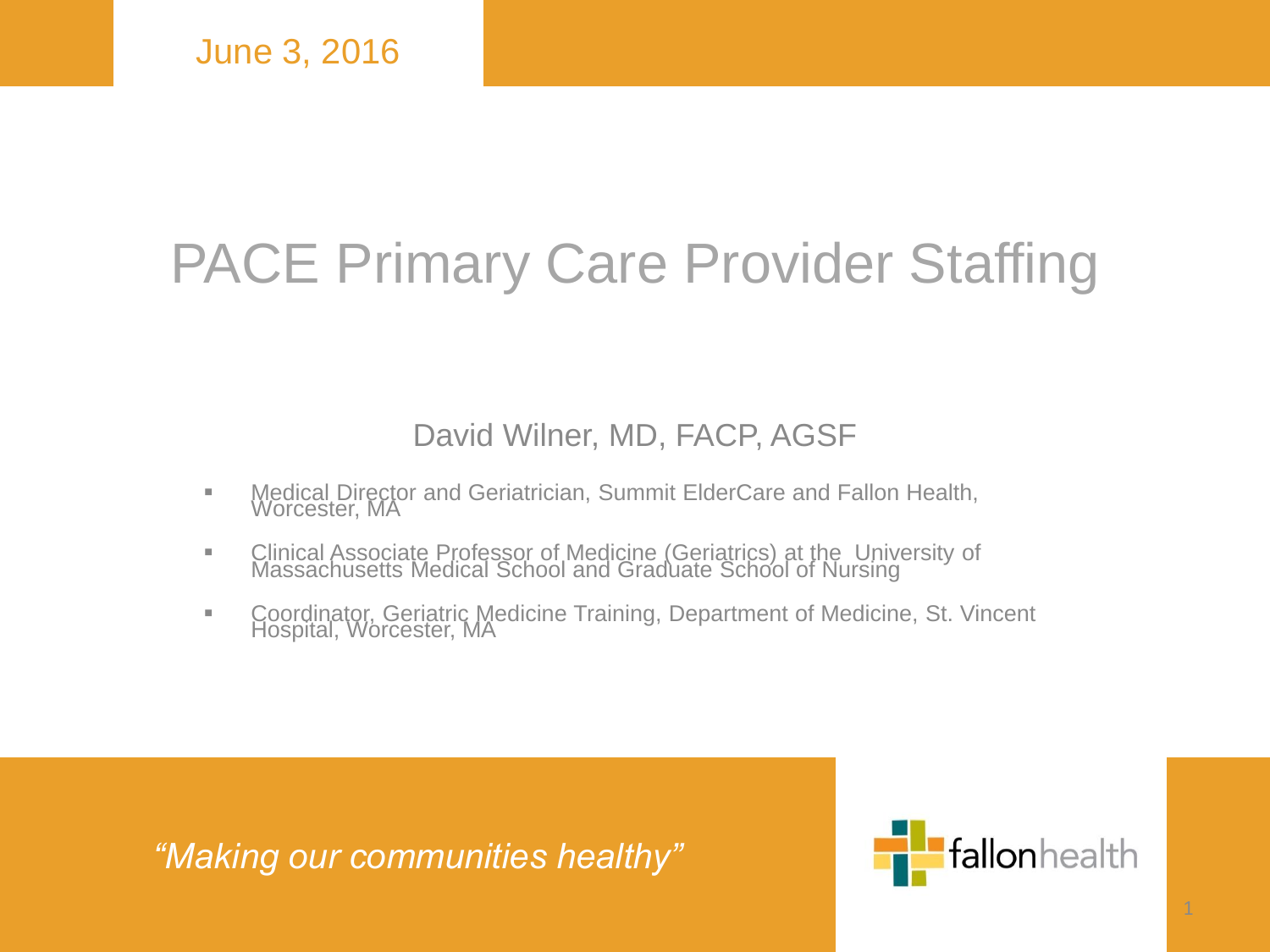

- Be familiar with PACE regulations around the use of doctors, Nurse practitioners, and Physician Assistants
- **Understand how to hire and supervise** physicians and nurse practitioners
- Be able to write policies and procedures around the provision of primary care to PACE participants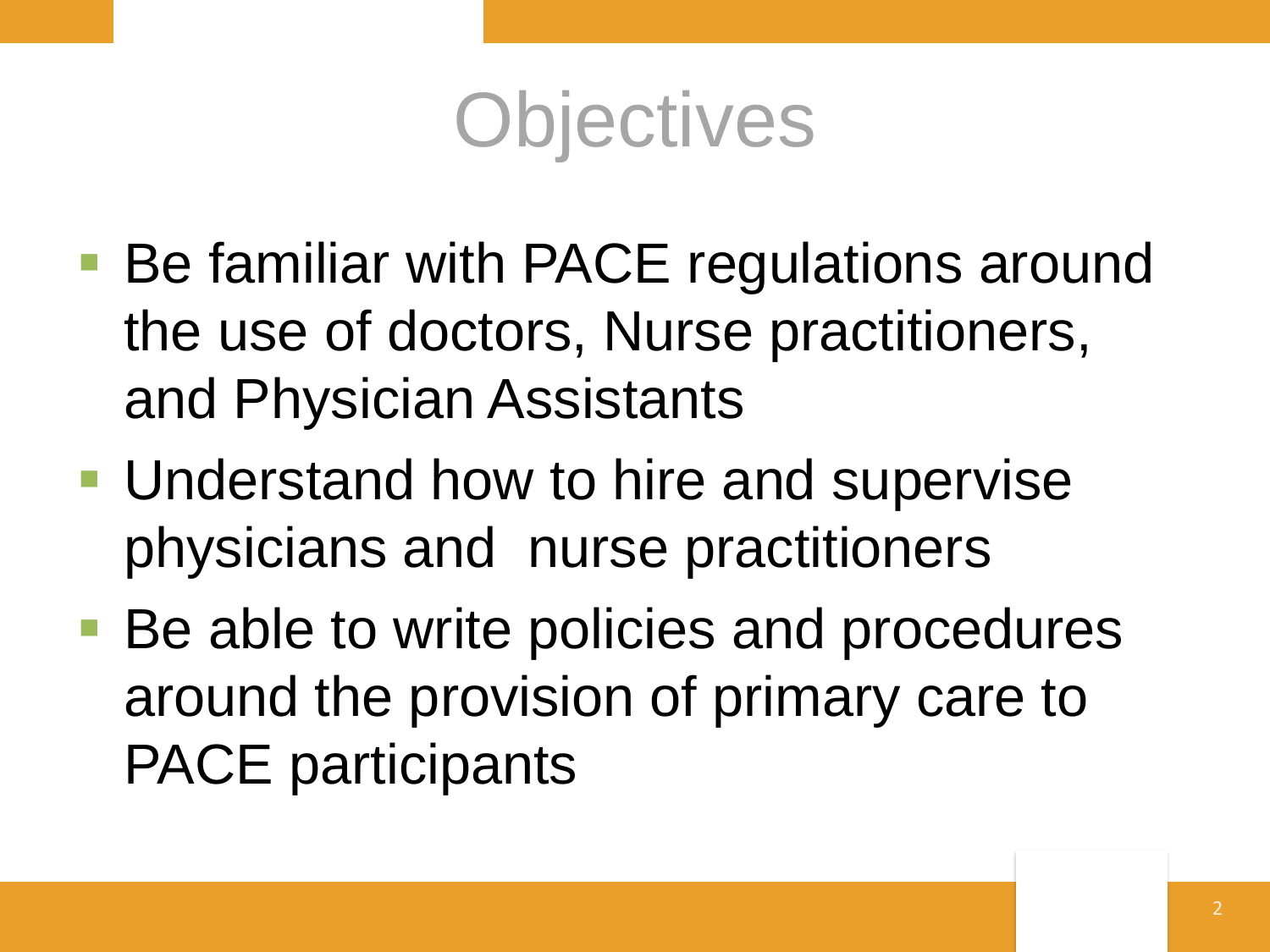#### **Disclosures**

**No Financial Disclosures**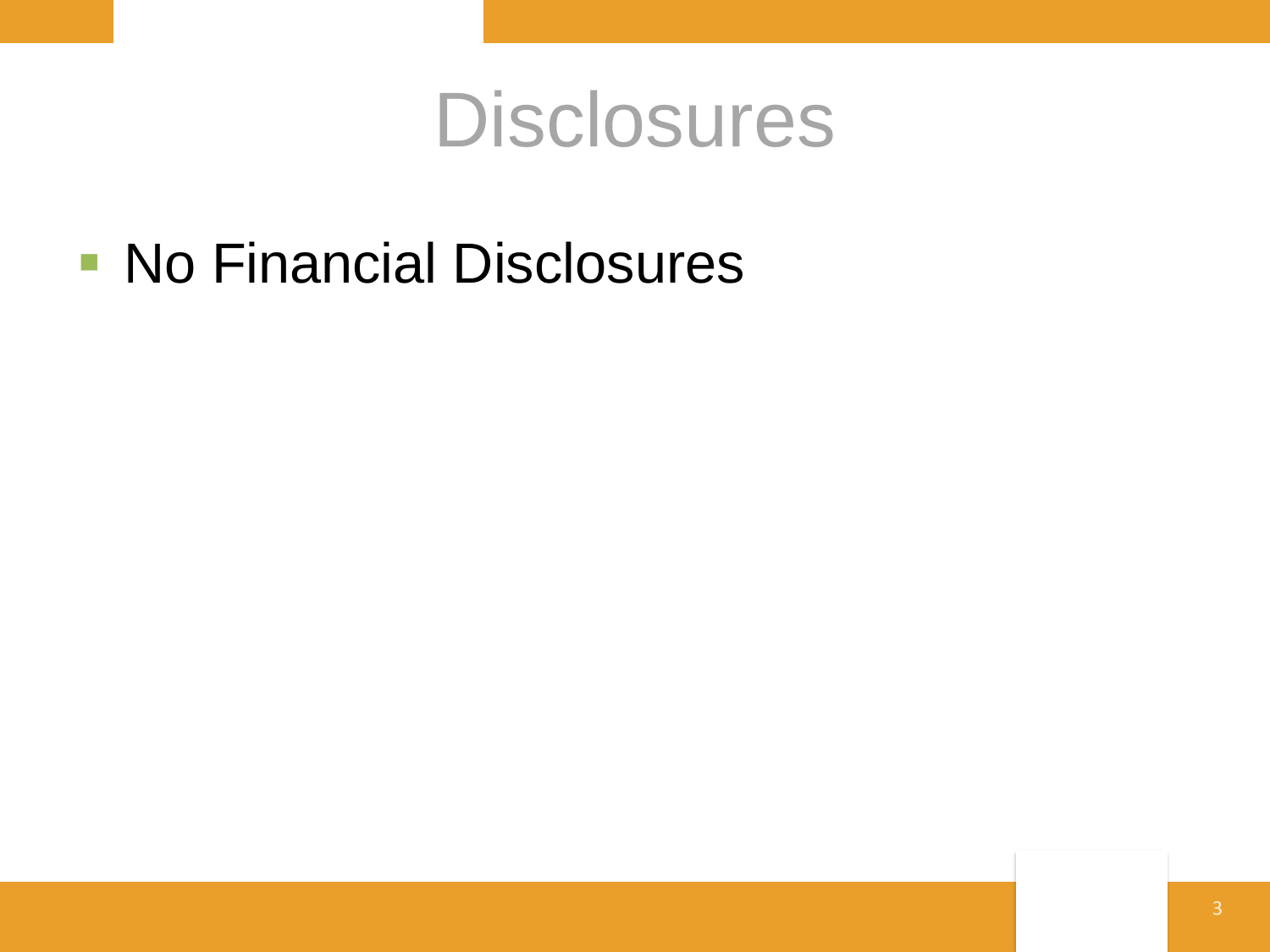### Regulation re primary care services

- **Primary medical care must be furnished to** a participant by a PACE primary care physician. Each primary care physician is responsible for managing a participant's medical situation and for overseeing a participant's use of medical specialists and inpatient care.
- 42 CFR §§ 460.102(c)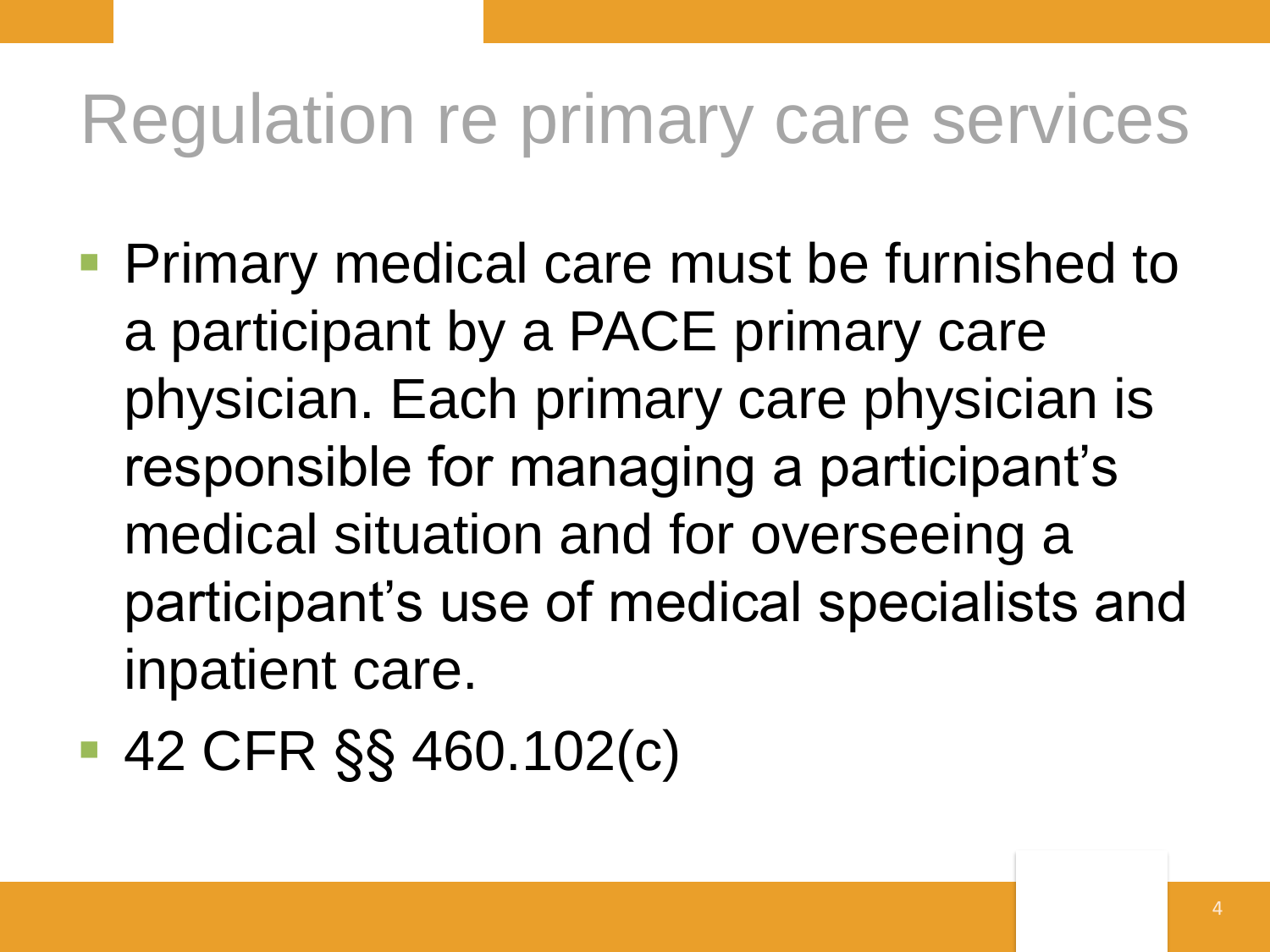## Primary Care Services

- Primary Care Provider or PCP = physician per CMS
- Nurse Practitioner (NP) or Physician's Assistant (PA) = supportive role per CMS 2006 commentary on the regulations
- A waiver from CMS is needed for an NP or PA to act as the PCP.
- Refer to Sample Summit ElderCare Policy and Procedure for a description of Primary care services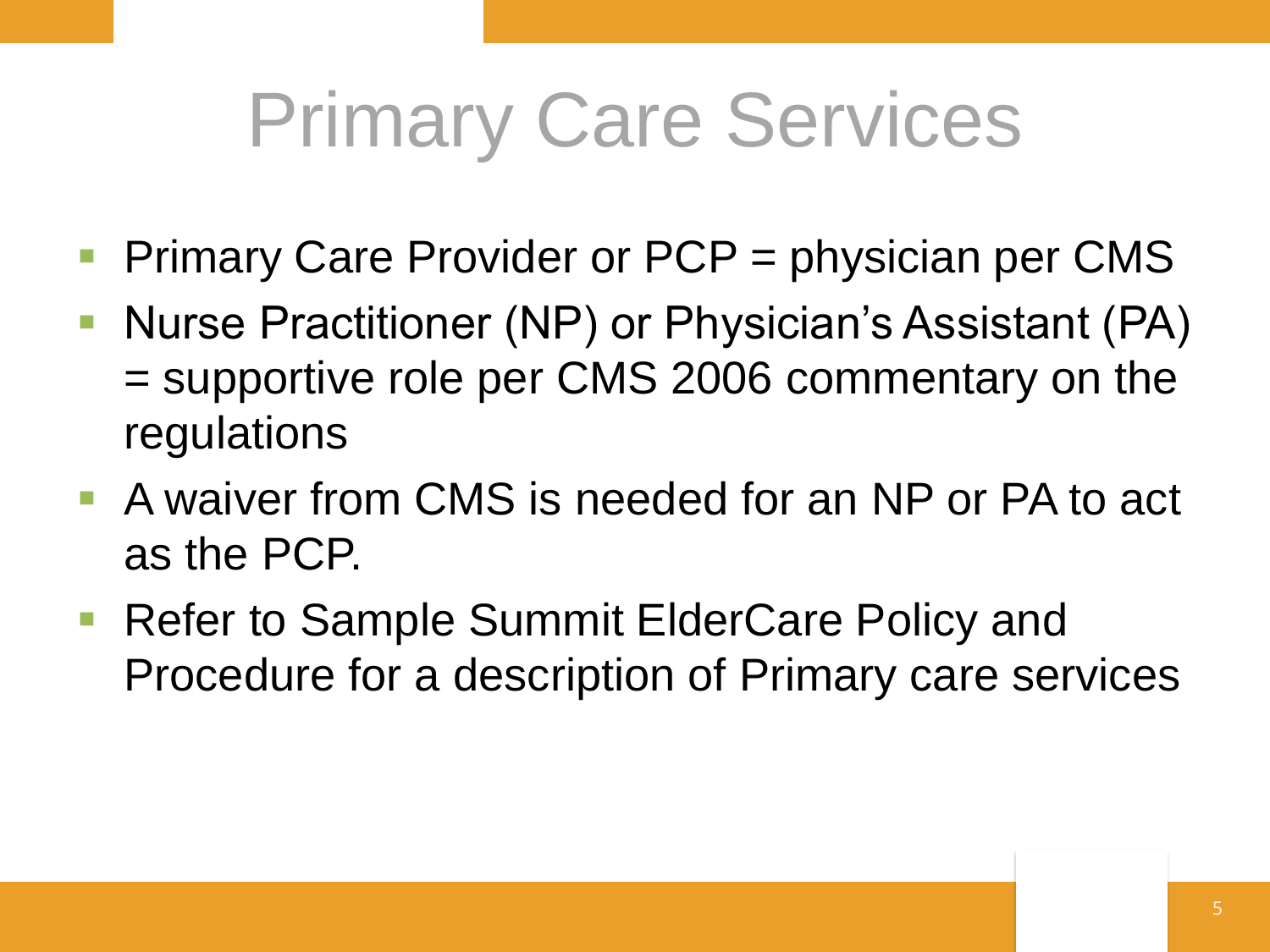#### Clarification of Regulation re primary care services

- Other primary care services provided by physicians and/or nurses include:
	- Medical and medication history, assessment, diagnosis, treatment, education and team care planning by a primary care physician;
	- **Management of a participant's medical condition**
	- Referral to and oversight of specialists
	- Oversight of inpatient care
	- Informing female participants about their right to select a qualified specialist for women's health services;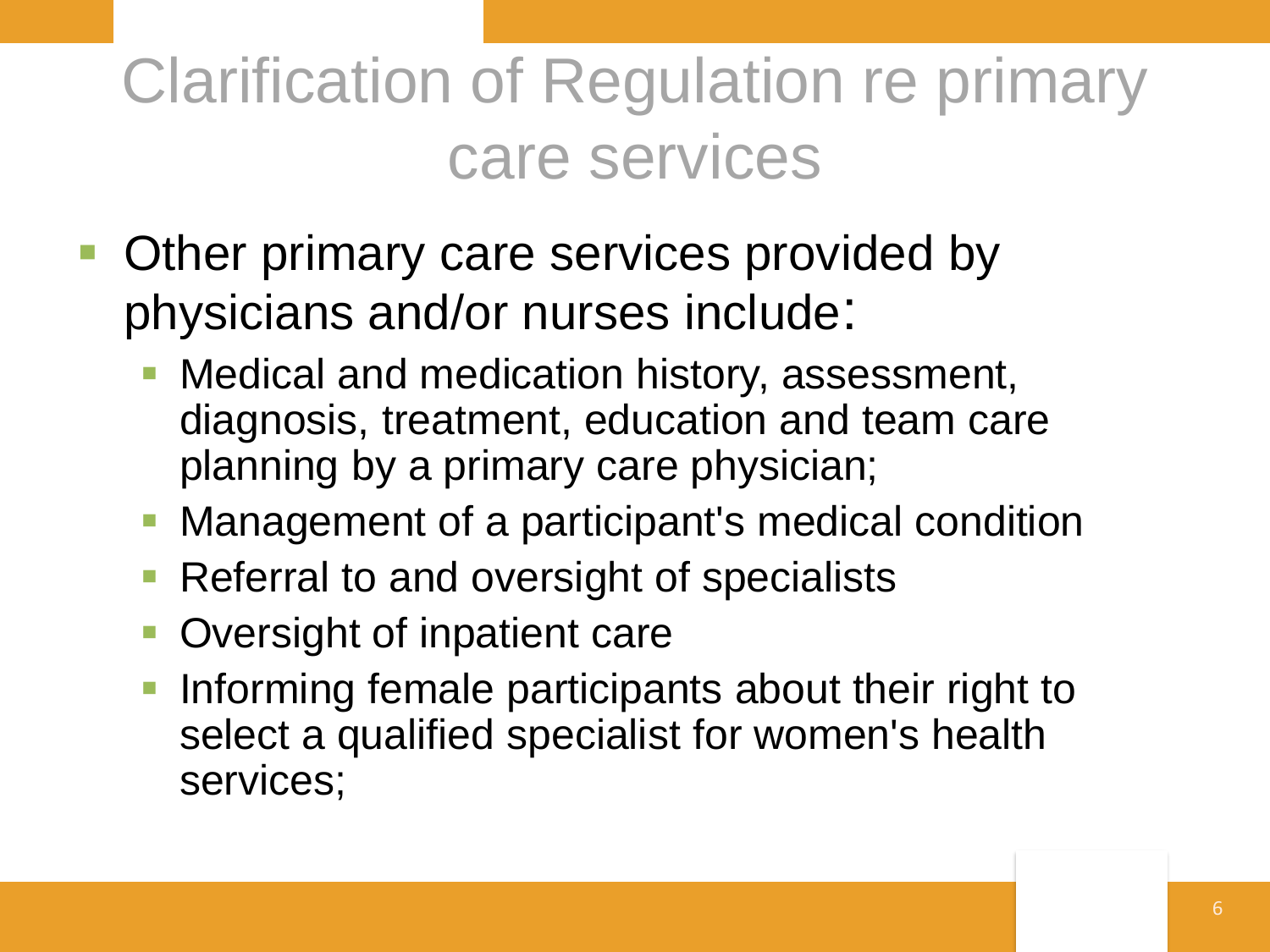### Provider to Participant Ratio- 2015

- 72.5:1 Participants to one FTE provider
- 2015 staffing survey:
	- 47 programs
	- 15,665 participants
	- 96 sites
	- **216 providers** 
		- 154 doctors
		- **70 NPs**
		- $\blacksquare$  22 PAs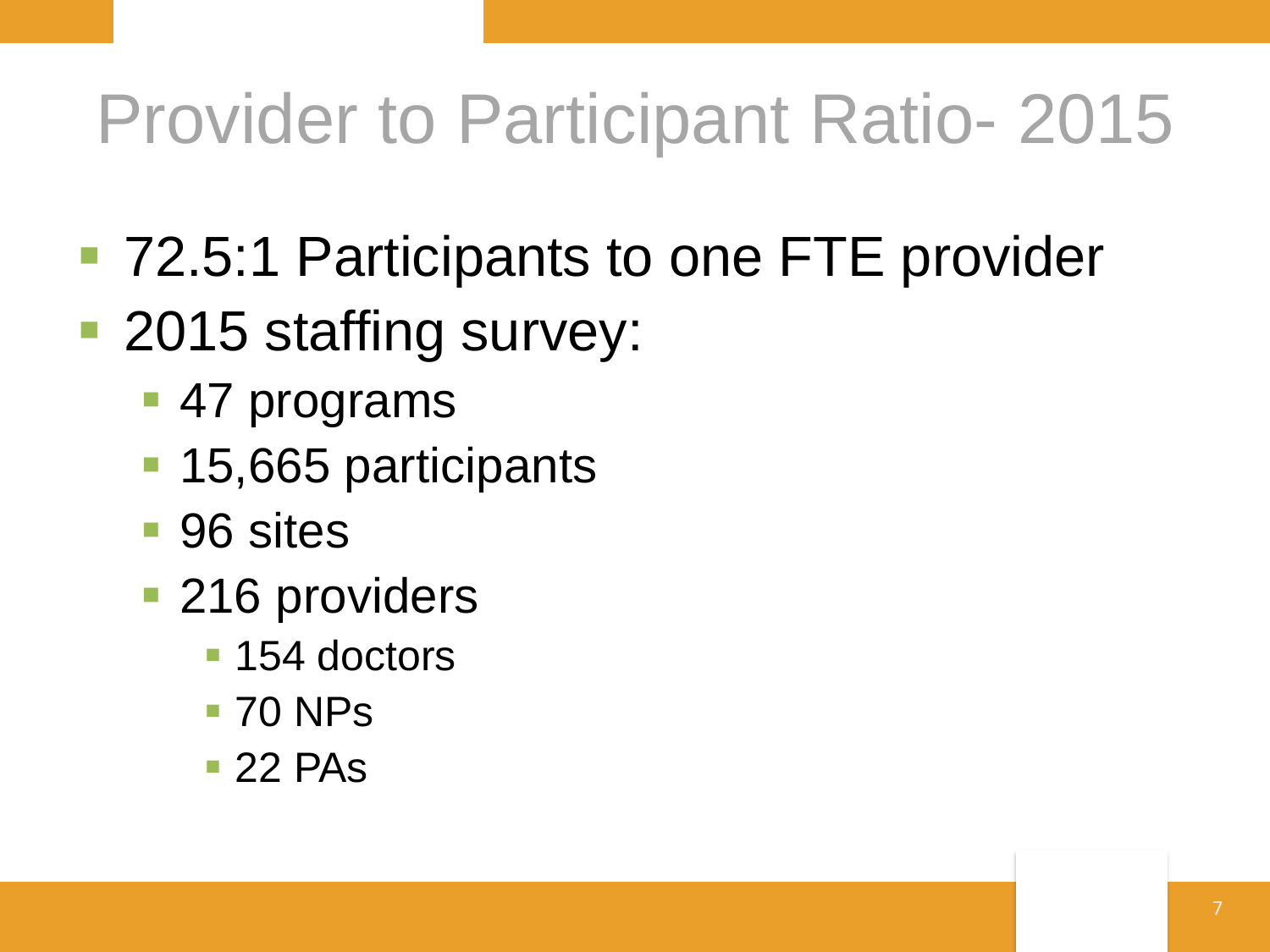## 2014 PACE staffing

| <b>Average number of</b><br>FTEs per 100<br>participants | $0 - 100$ | 101-250 | $251 - 450$    | 451-800 | 801-4000       |
|----------------------------------------------------------|-----------|---------|----------------|---------|----------------|
| Physician                                                | 1.2       | 0.8     | 0.7            | 0.8     | 0.9            |
| <b>Nurse Practitioner</b>                                | 0.4       | 0.6     | 0.7            | 0.5     | 0.3            |
| <b>Physician Assistant</b>                               | 0.1       | 0.2     | $\overline{0}$ | 0.8     | $\overline{0}$ |
| Total provider                                           | 1.7       | 1.6     | 1.4            | 2.1     | 1.2            |
|                                                          |           |         |                |         |                |
|                                                          |           |         |                |         |                |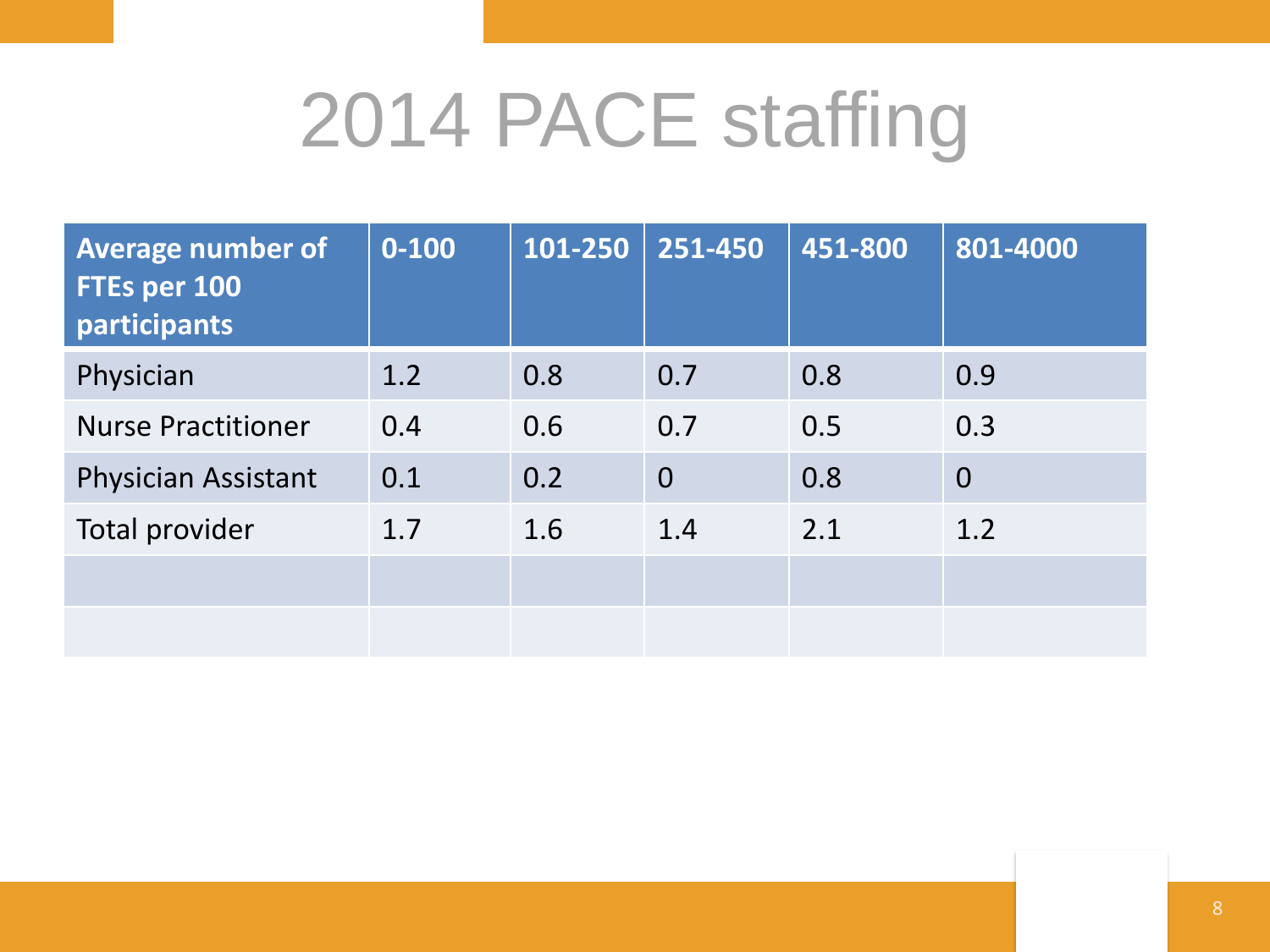#### Key attributes of a good PACE physician

- $\blacksquare$  Excellent clinical skills
	- Comfortable with outpatient care and inpatient care
	- Outstanding skills in assessing information from specialists and integrating that information into an appropriate medical POC
- Adept at communicating with colleagues, team members, and administration
- Able to relate to others on the team as peers, combining confidence with humility
- Adaptability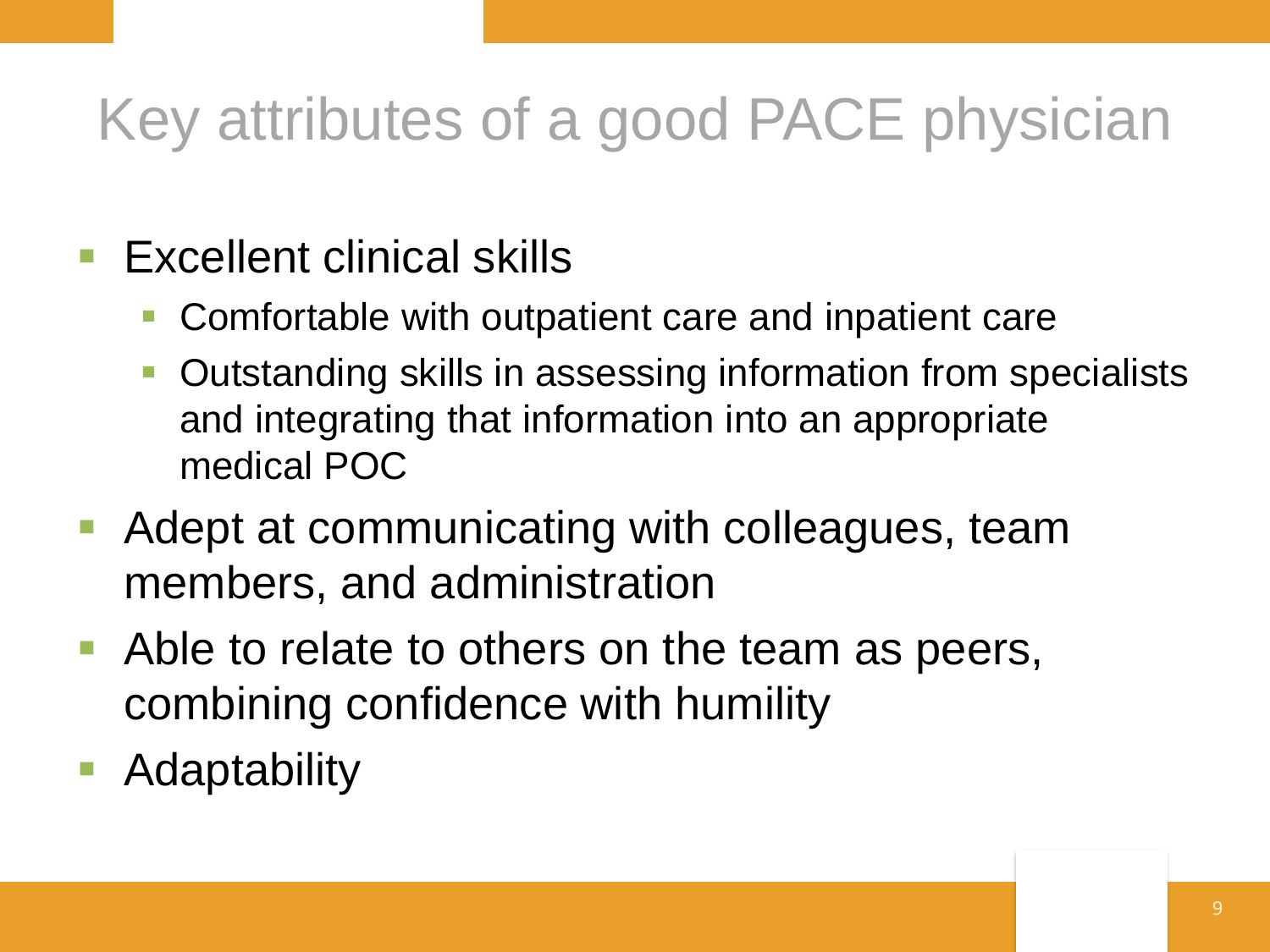### Regulation re Personnel **Qualifications**

- Each member of the PACE organization's staff who has direct participant contact (employee or contractor) must:
	- Have a minimum of one year of experience working with the frail or elderly population including the Primary Care Physician (PCP);
	- Be medically cleared of all communicable diseases and have all immunizations up-to-date before engaging in direct participant care;
	- Be legally authorized (licensed, certified or registered) to practice in the State in which they practice if the State has established requirements or they must meet the State requirements that authorize them to practice in their State;
	- Only act within the scope of his or her authority to practice;
	- 42 CFR §§ 460.64(a);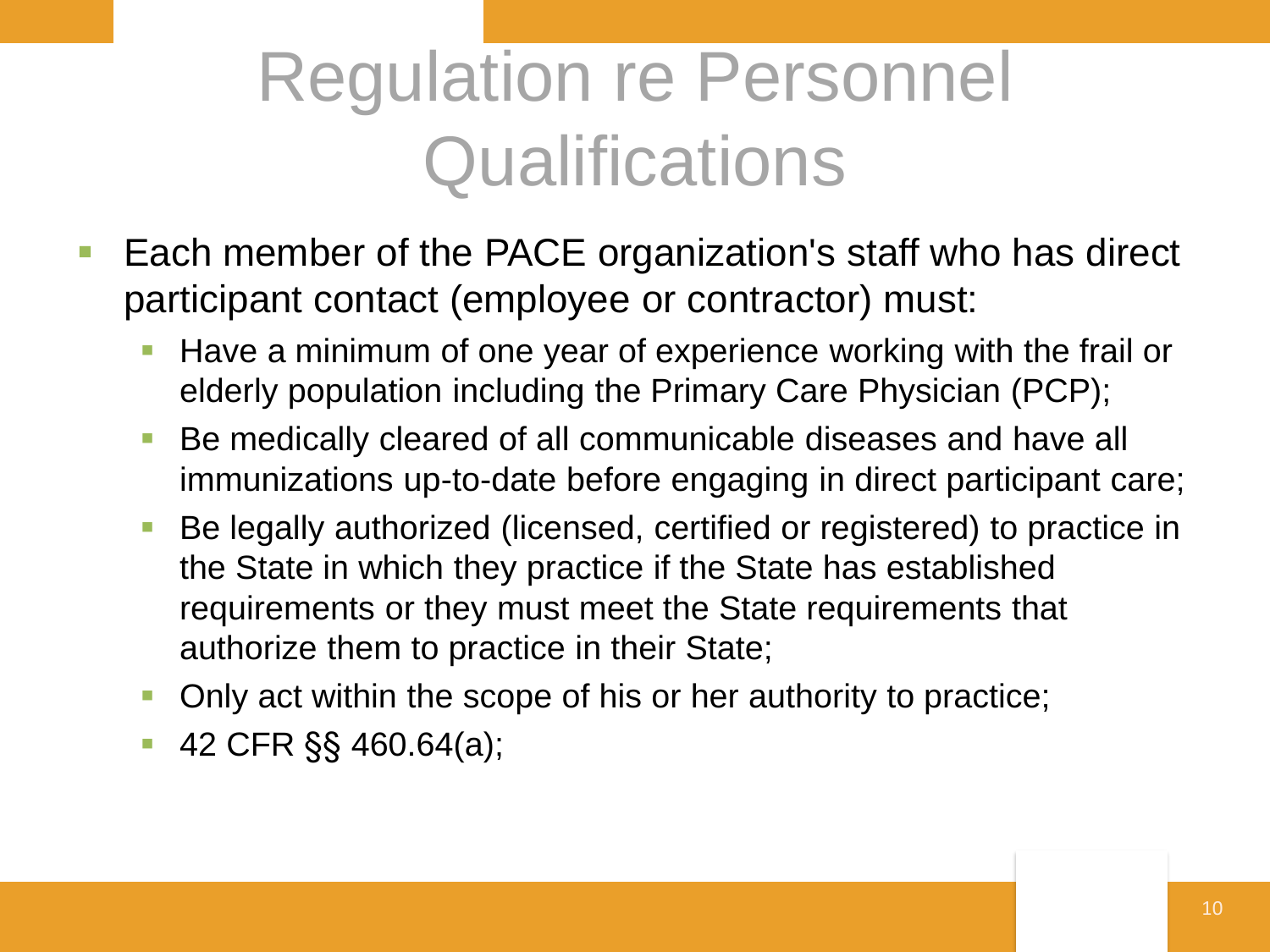## Specialty and experience

- Internists, Family Practitioners, and Geriatricians have been successful.
- Requirement of one year of working with a frail or elderly population. (460.64 (a)(3))
- Skills can be learned but attitude, excitement and interest for this population should exist.
	- Able to work in Nonhierarchical teams
	- At risk experience very helpful
	- Willing to think broadly and help develop the PACE model of care
	- Willingness to work with participant's goals of care
	- $\blacksquare$  Facile with EMR
	- Willing to make insurance decisions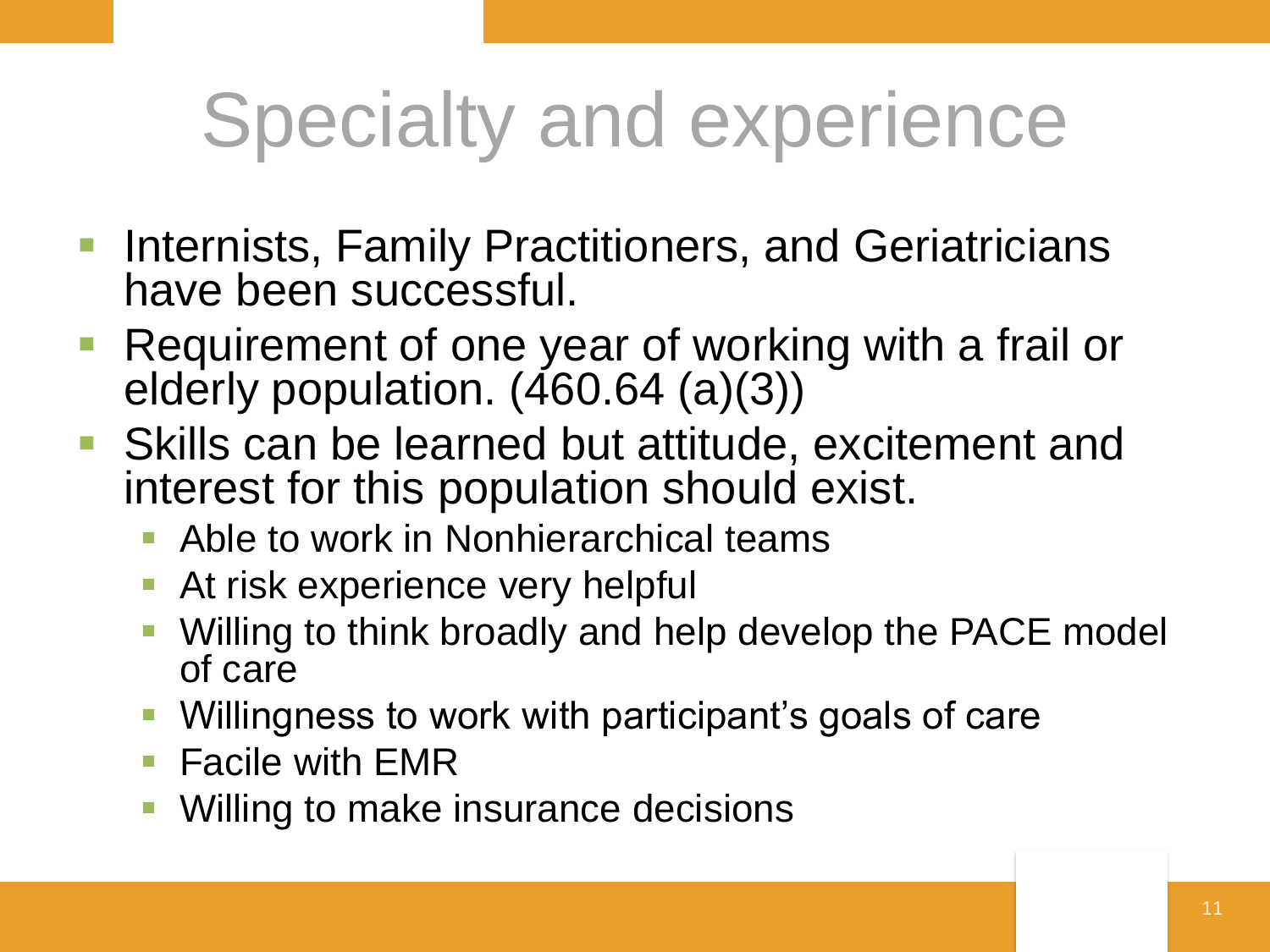## Recruitment sources

- **Local medical community** 
	- Those experienced with care of seniors
	- Those practicing in long term care
	- Practicing physicians who are not happy with their FFS practice as they want to be more comprehensive
	- Recently retired may be willing to work in this model (while growing or for parttime?)
- Geriatric Fellowships (but (usually) not from IM/FP residency)
- PACE as a training site
- Networking in long term care organizations such as AMDA or AGS
- Advertising: NEJM, JAGS, AMDA
- Recruitment firm
- Mailings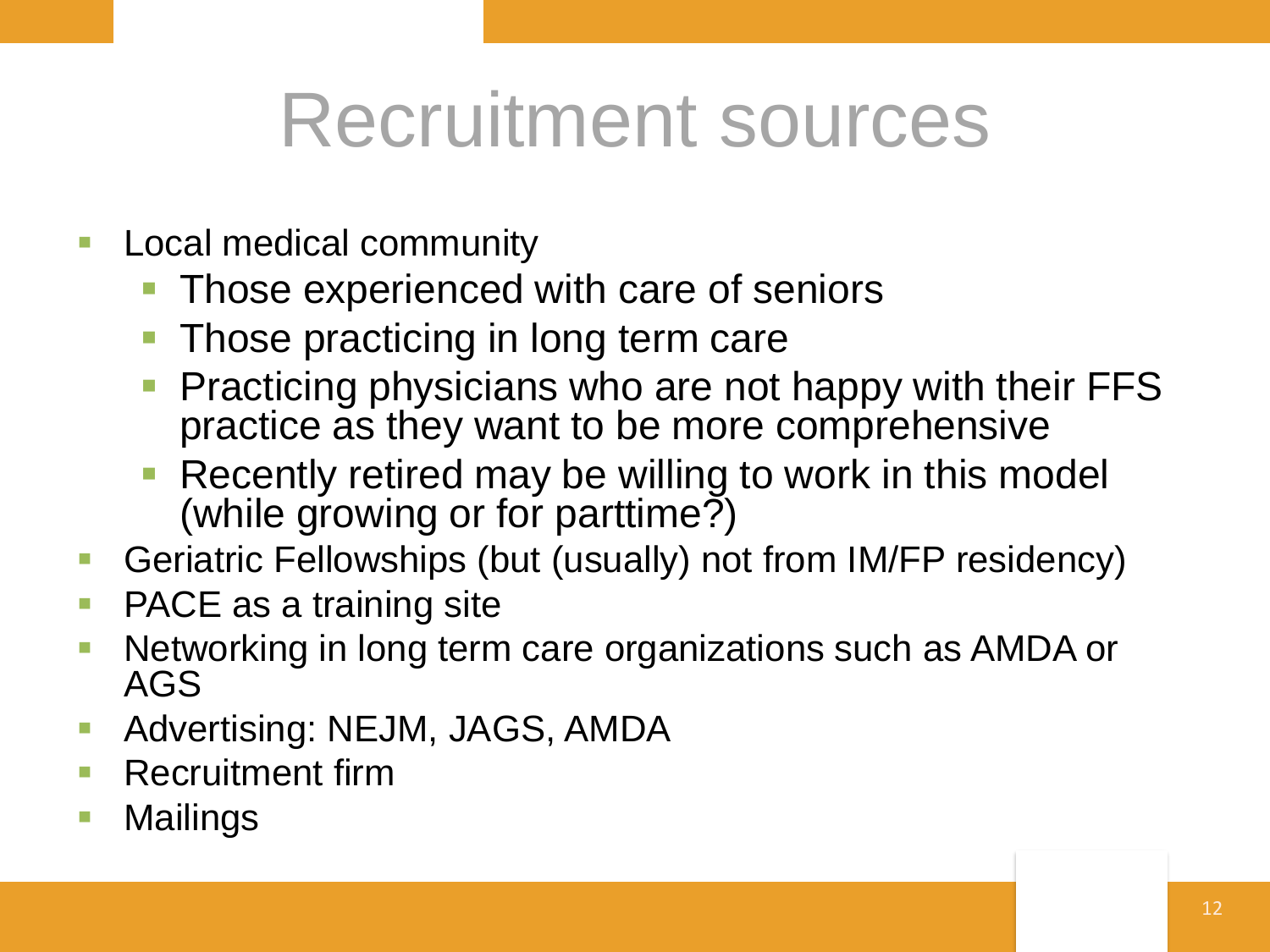## Interviewing

- **Telephone interview first if out of the area** 
	- Gauge interest and fit
- **Interview with Medical Director but also** with
	- **Executive Director**
	- **Director of Operations**
	- **Nursing director**
	- **Other primary care staff**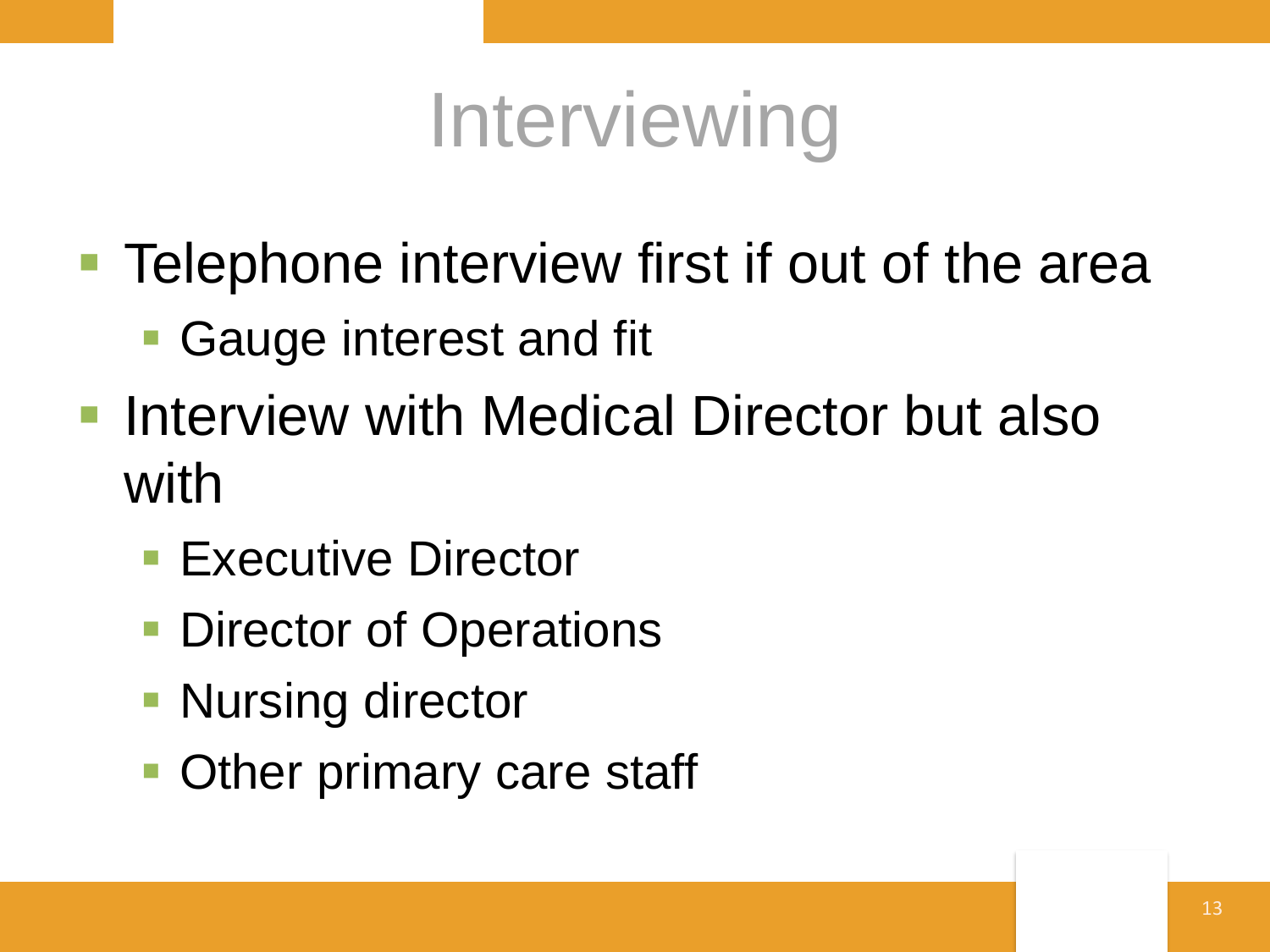## **Hiring**

- **Job Description**
- HR requirements
- Contract vs. a letter of understanding
- Salary dependent on local and regional trends and somewhat on national
	- Low patient panels
	- Supportive environment
	- Managed care environment
- Free of communicable diseases (460.64 (a)(5))
- Written Job Description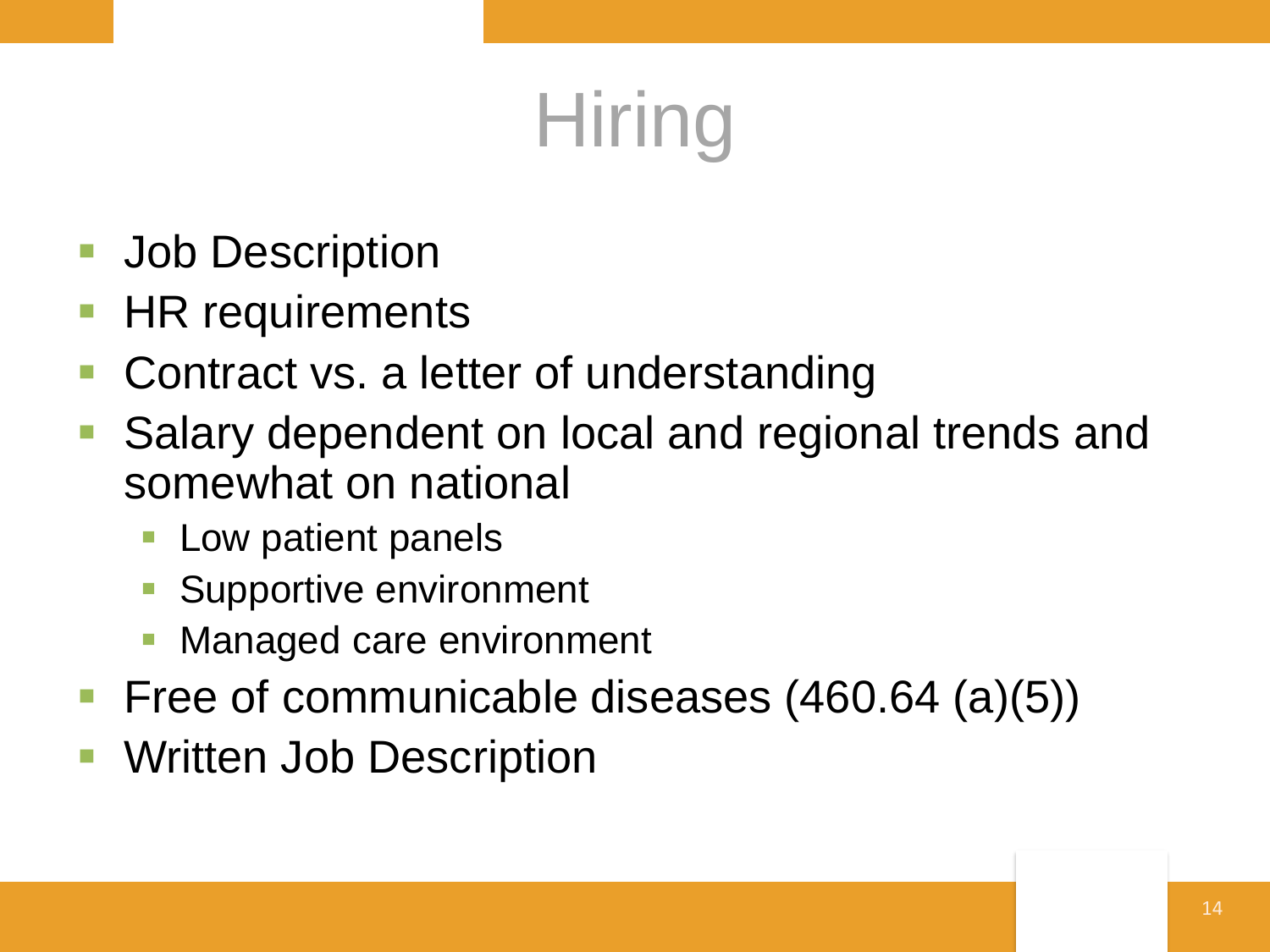### **Orientation**

- See sample schedule in chapter 3 plan at least a month, usually more
- Orientation 460.66(a), 460.71(a)(1) and PACE manual 20.10
- Competency  $(460.64 \text{ (a)}(4))$ 
	- Meet a standardized set of competencies for the specific position description established by the PACE organization and approved by CMS before working independently
	- See sample SE initial competency form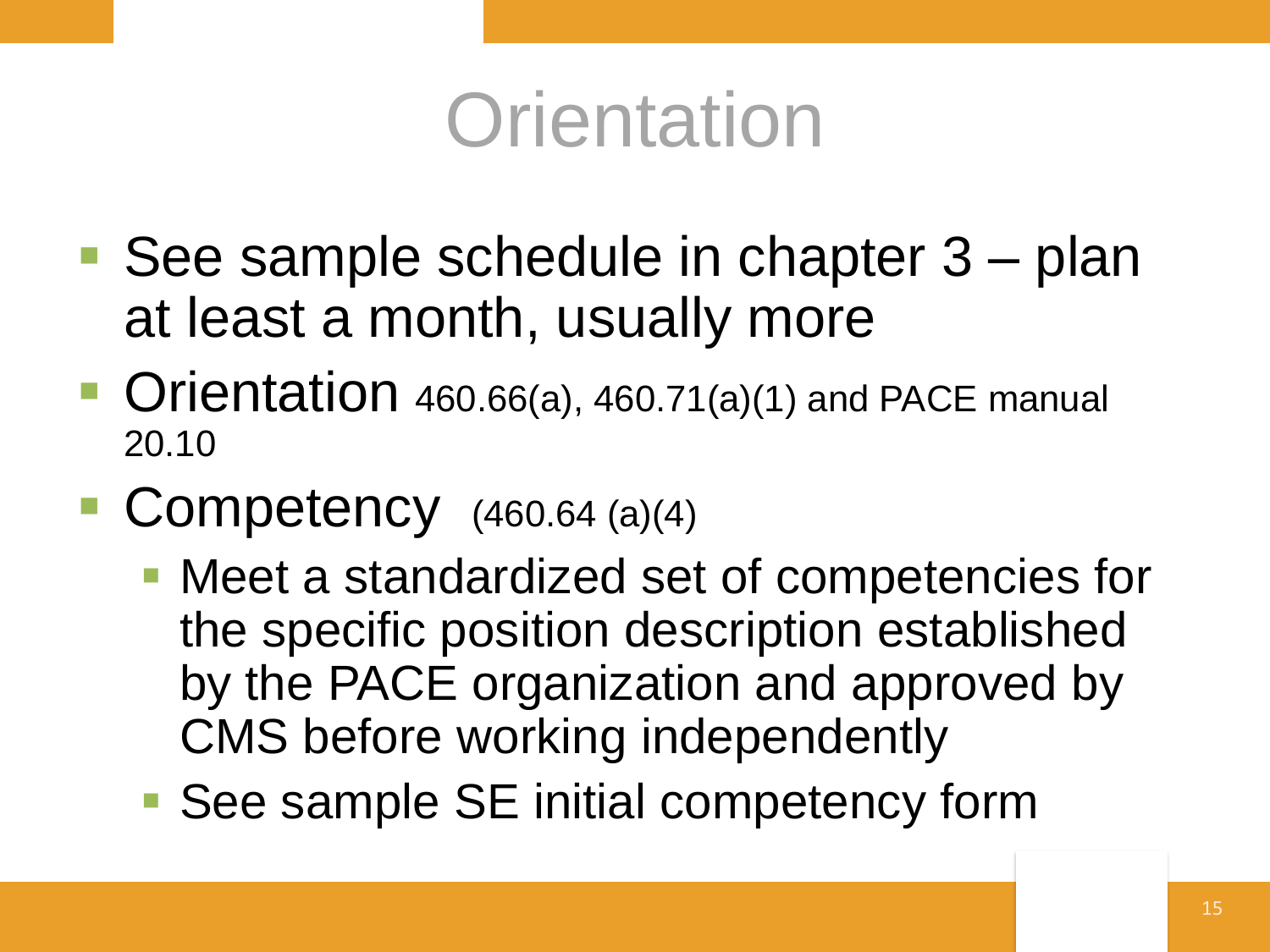## Regulation re Competency

- **The PACE organization must develop a** competency evaluation program to ensure all employees and contracted staff providing direct care to participants can demonstrate the skills, knowledge and abilities necessary for performance of their position.
- The competency evaluation program must be completed by each employee prior to providing direct participant care.

460.71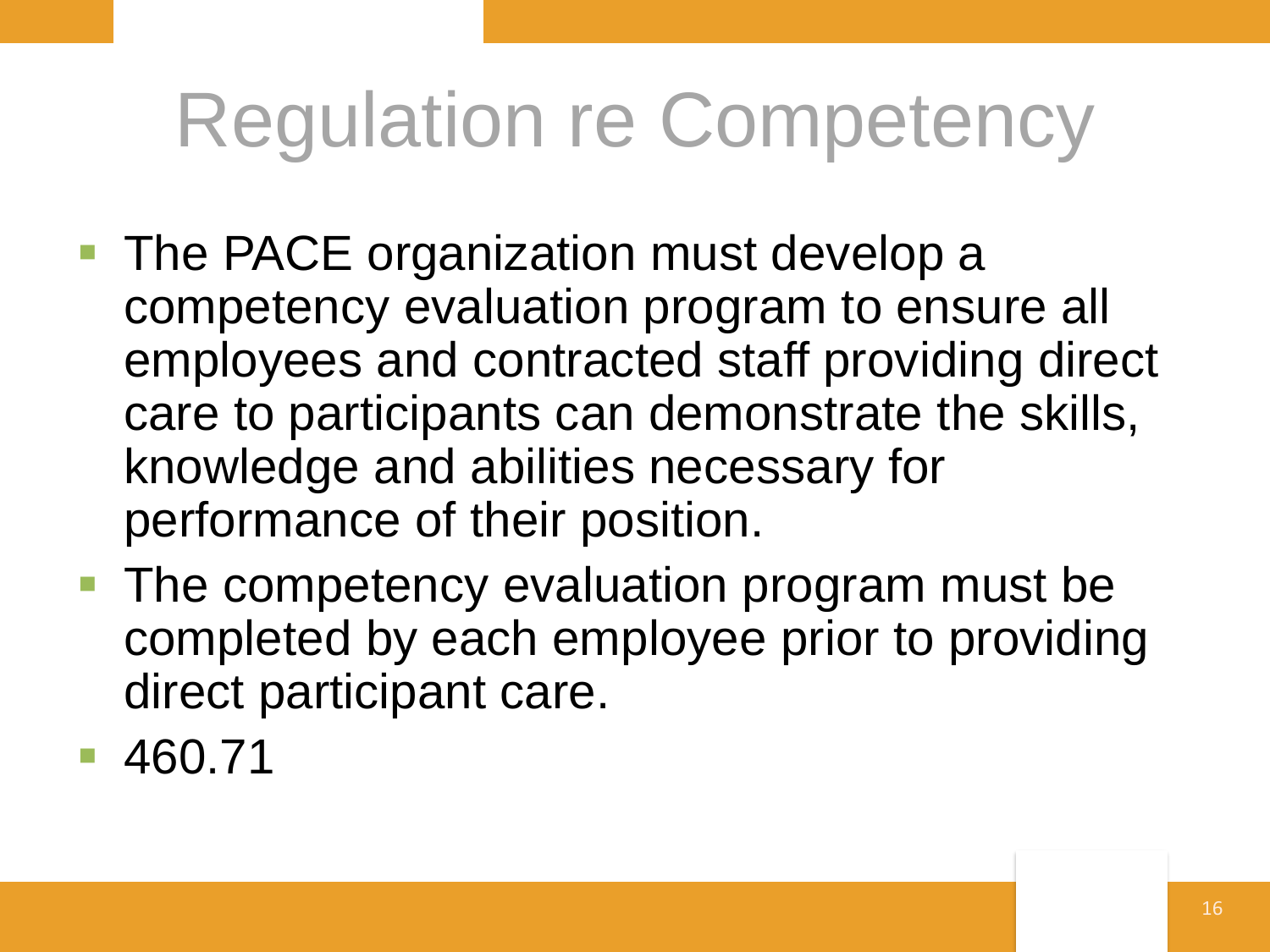## Clarification re Competencies

- All personnel, including personal care attendants, need to meet the credentialing criteria and a standardized set of competencies for their specific position prior to their engaging in direct participant care. The PACE organization's competency evaluation program must:
	- Describe the minimum skills necessary to perform each specific job;
	- Describe the process for initially testing competency;
	- Identify the individual(s) responsible for competency testing for employees;
	- **IDENTIFY 11 Identify the individual designated to work with the PACE** contractor liaison to ensure compliance by contracted staff;
	- Explain how the PACE organization will resolve competency deficiencies.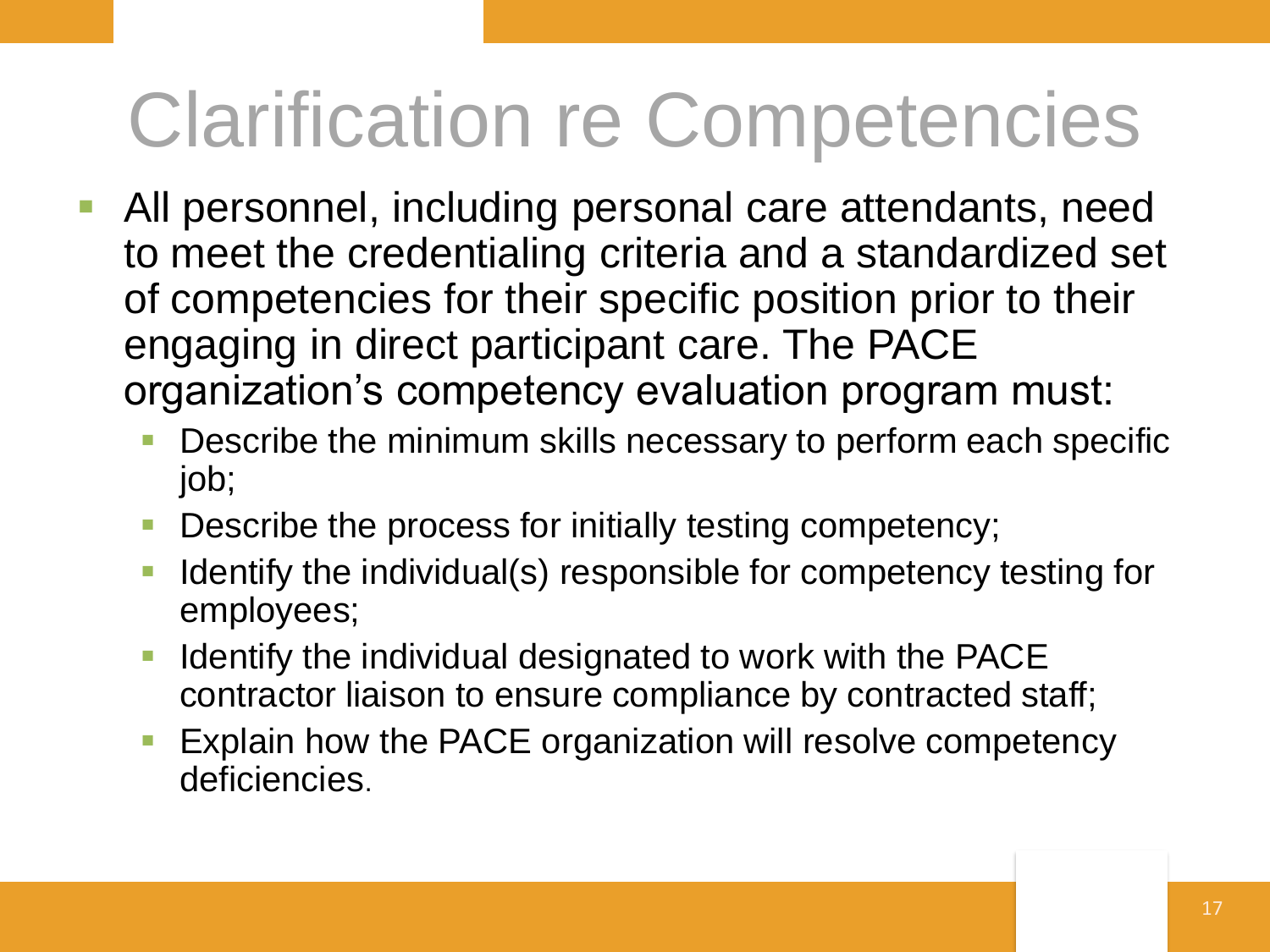### Regulation re: Annual Competency

- A Regulation under the QAPI description (460.66 and 460.71)
- See PACE manual 10.3 for details
- **Annual review of competency, often done with annual** performance evaluation
- Goal is to encourage additional skill development
- See sample SE Annual physician and NP competency
	- Change clinical skills assessed yearly
	- Suggest use of NPA Model Practices and Preventive Care **Guideline**
	- Include QAPI work plans in assessments if appropriate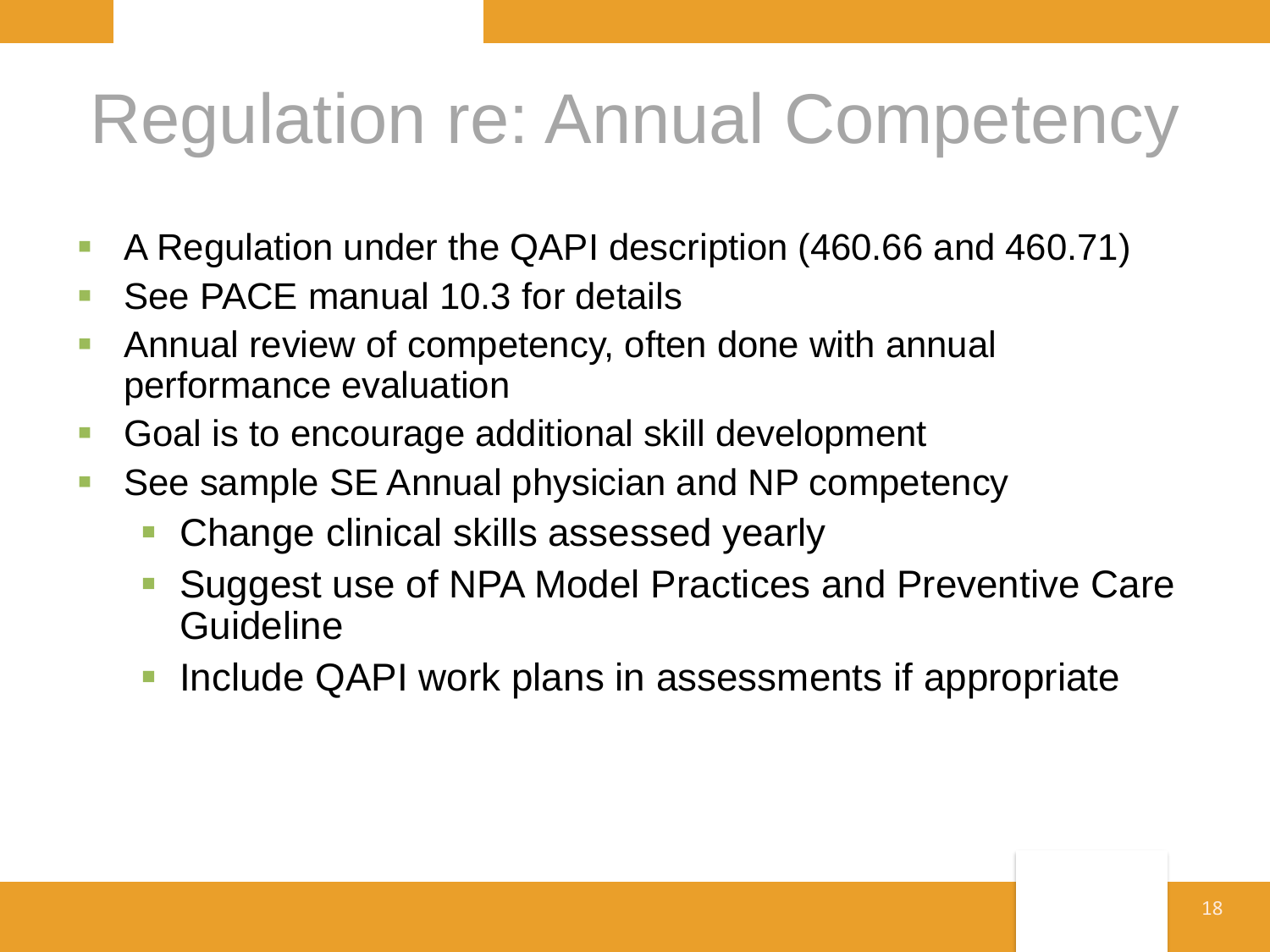## Current regulations re NP

- NP may participate in addition to required 11 IDT members
- **NP does not substitute for in person physician** assessment
- NP does not substitute for direct participation by the PCP in IDT
- **Physician requirements:** 
	- **Participation in IDT meetings involving discussion of their participants.**
	- **Performance of assessments according to instances indicated in** sections 460.104(a) and 460.104(c)(1) of the PACE regulation.
	- **Involvement in participants' plan of care.**
	- **Participation in quality assessments and performance improvement** (QAPI) activities.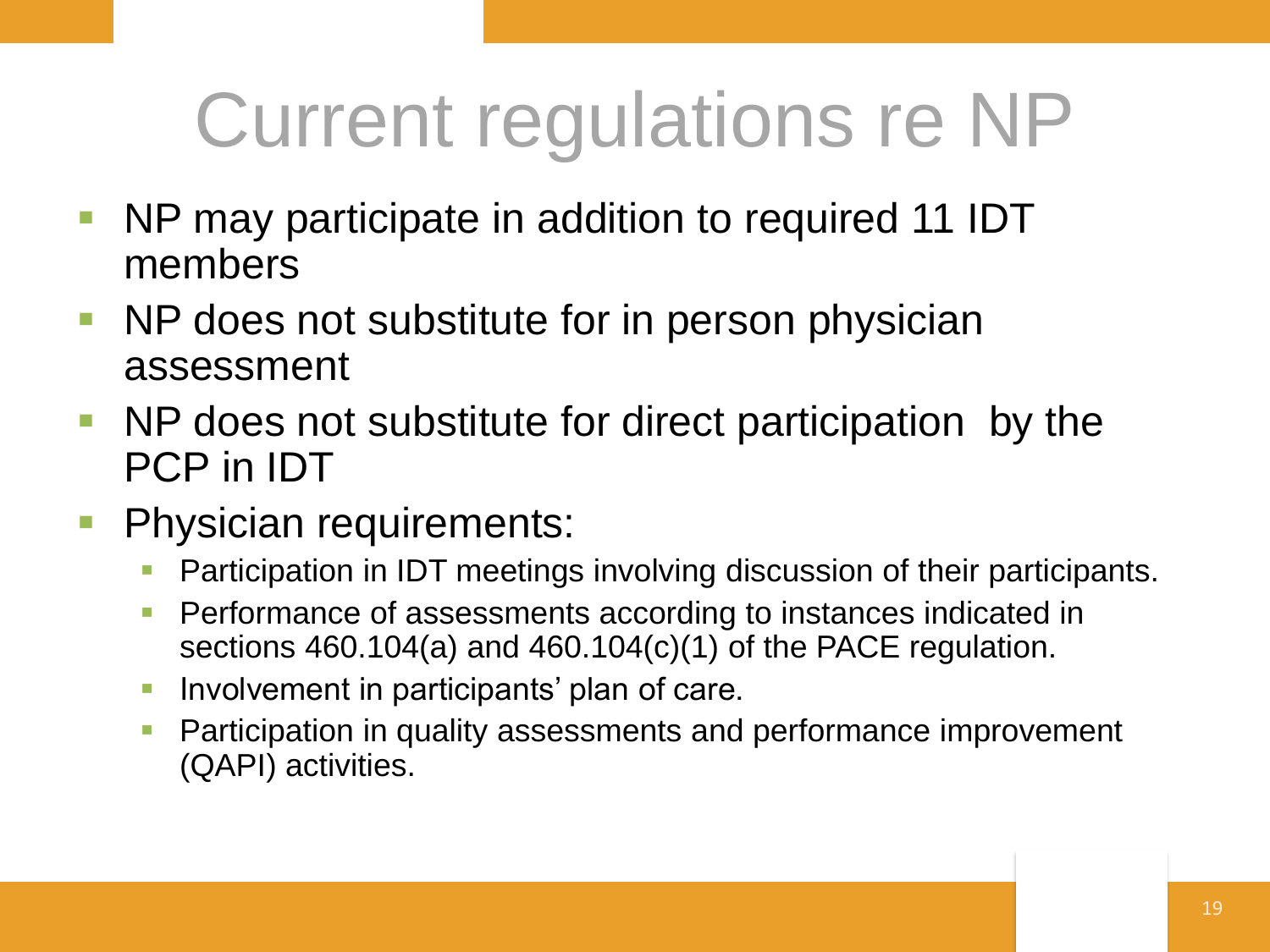#### Nurse Practitioner in PACE – document links

- http://www.medicaid.gov/Medicaid-CHIP-Program-Information/By-Topics/Long-[Term-Services-and-Supports/Integrating-](http://www.medicaid.gov/Medicaid-CHIP-Program-Information/By-Topics/Long-Term-Services-and-Supports/Integrating-Care/Downloads/PACE-Nurse-Practitioner-Guidance-Memo.pdf)Care/Downloads/PACE-Nurse-Practitioner-Guidance-Memo.pdf
- http://www.npaonline.org/policy-and[advocacy/federal-regulatory-policy/pace](http://www.npaonline.org/policy-and-advocacy/federal-regulatory-policy/pace-waivers)waivers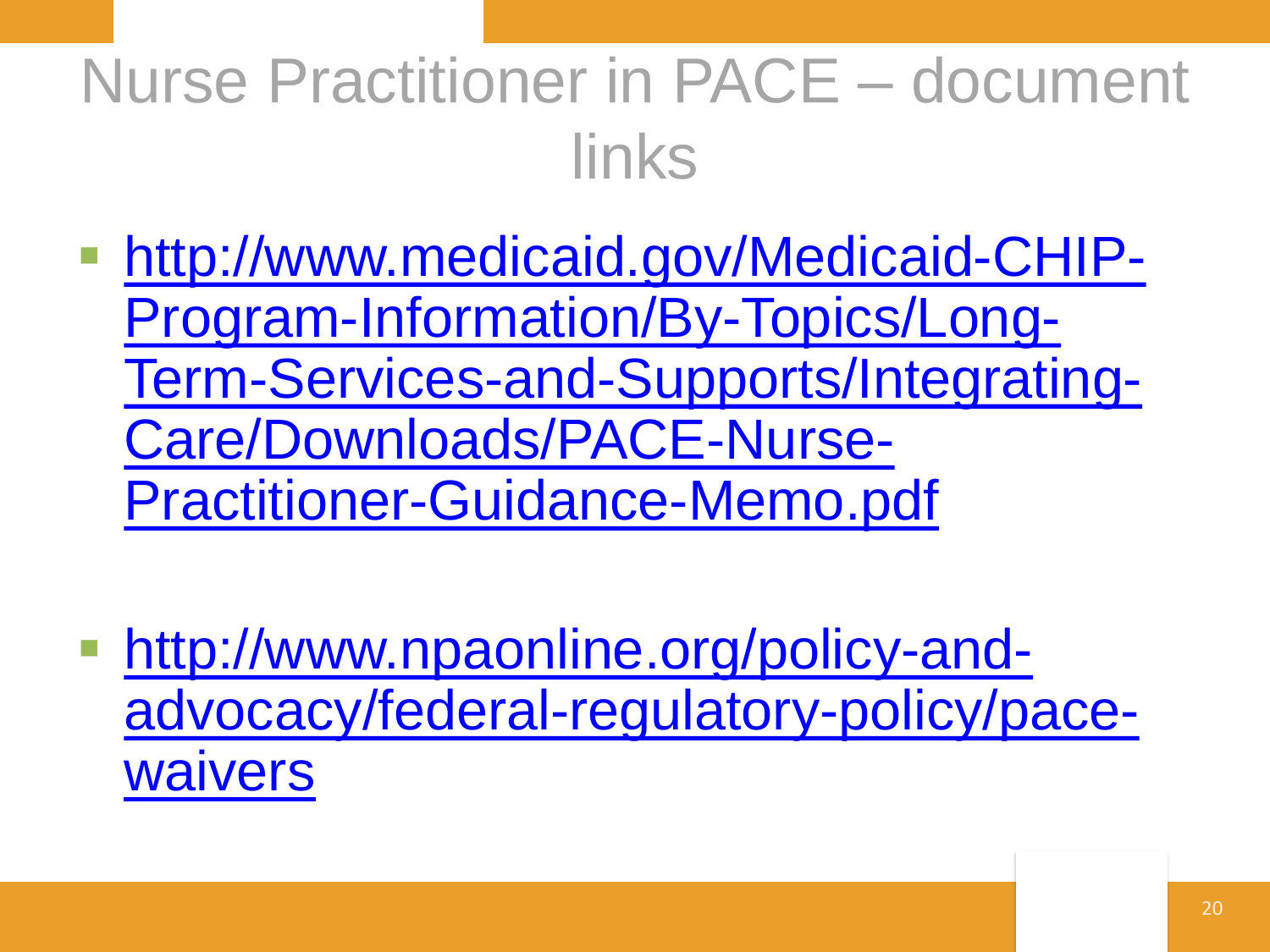### NP Waiver at Summit ElderCare

- **This waiver permits NPs, in collaboration** with SE's Medical Director or staff physicians to:
	- Conduct initial comprehensive assessments
	- Conduct periodic re-assessments
	- **Conduct unscheduled reassessments**
	- **Participate in the development of the PACE** participant's plan of care and ongoing monitoring of participant's health status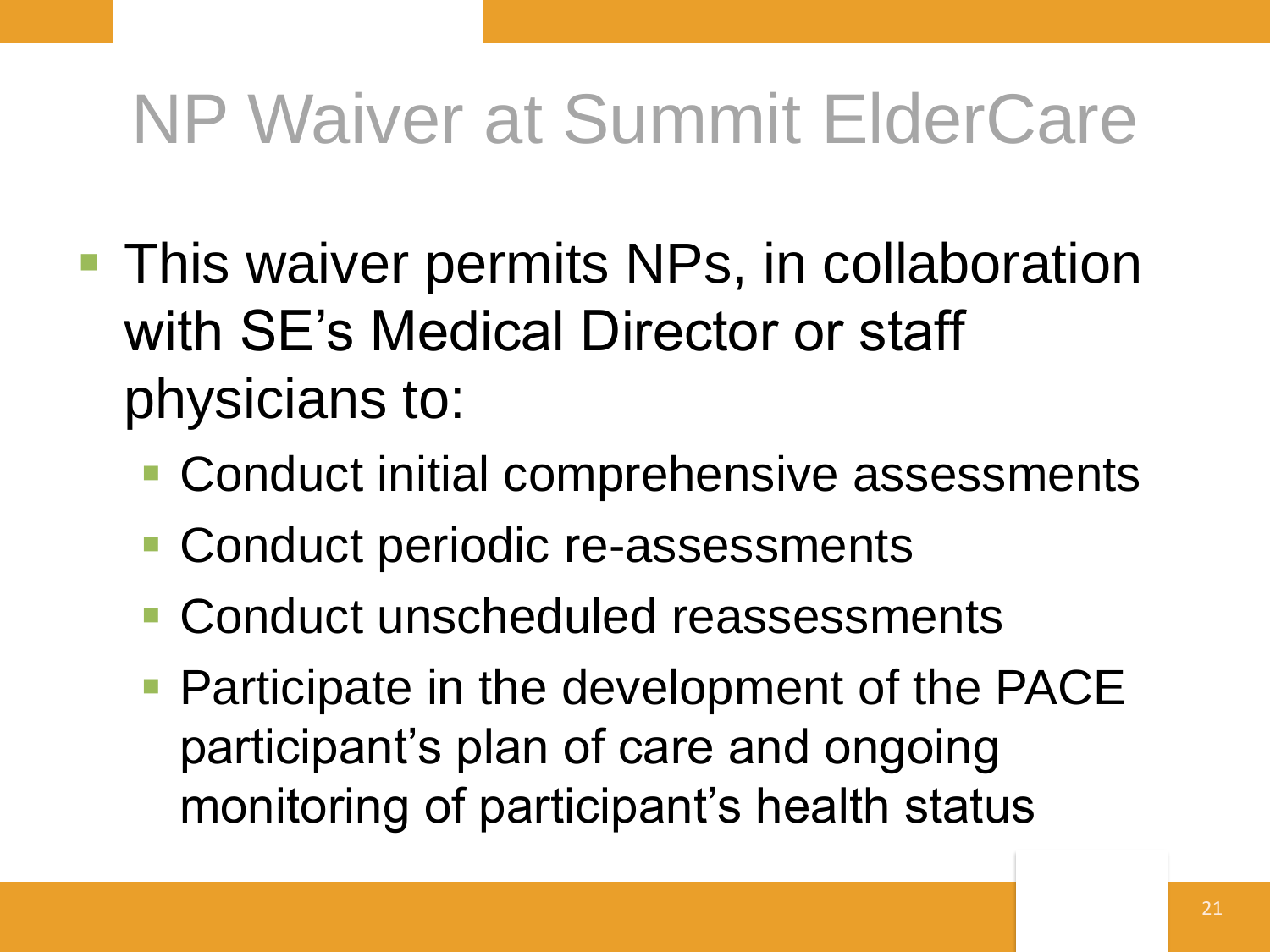## NP Recruitment

- **Key attributes:** 
	- **Excellent clinical skills**
	- Able to work collaboratively yet independent
	- **Excellent communicator**
	- **Conscientious**
- Skill sets
	- Preferred is previous experience in office based practice AND long term care
	- One year experience with frail or elderly population
	- Worked as a nurse prior to NP training is ideal
	- Facile with EMR
- Can be GNP, ANP, FNP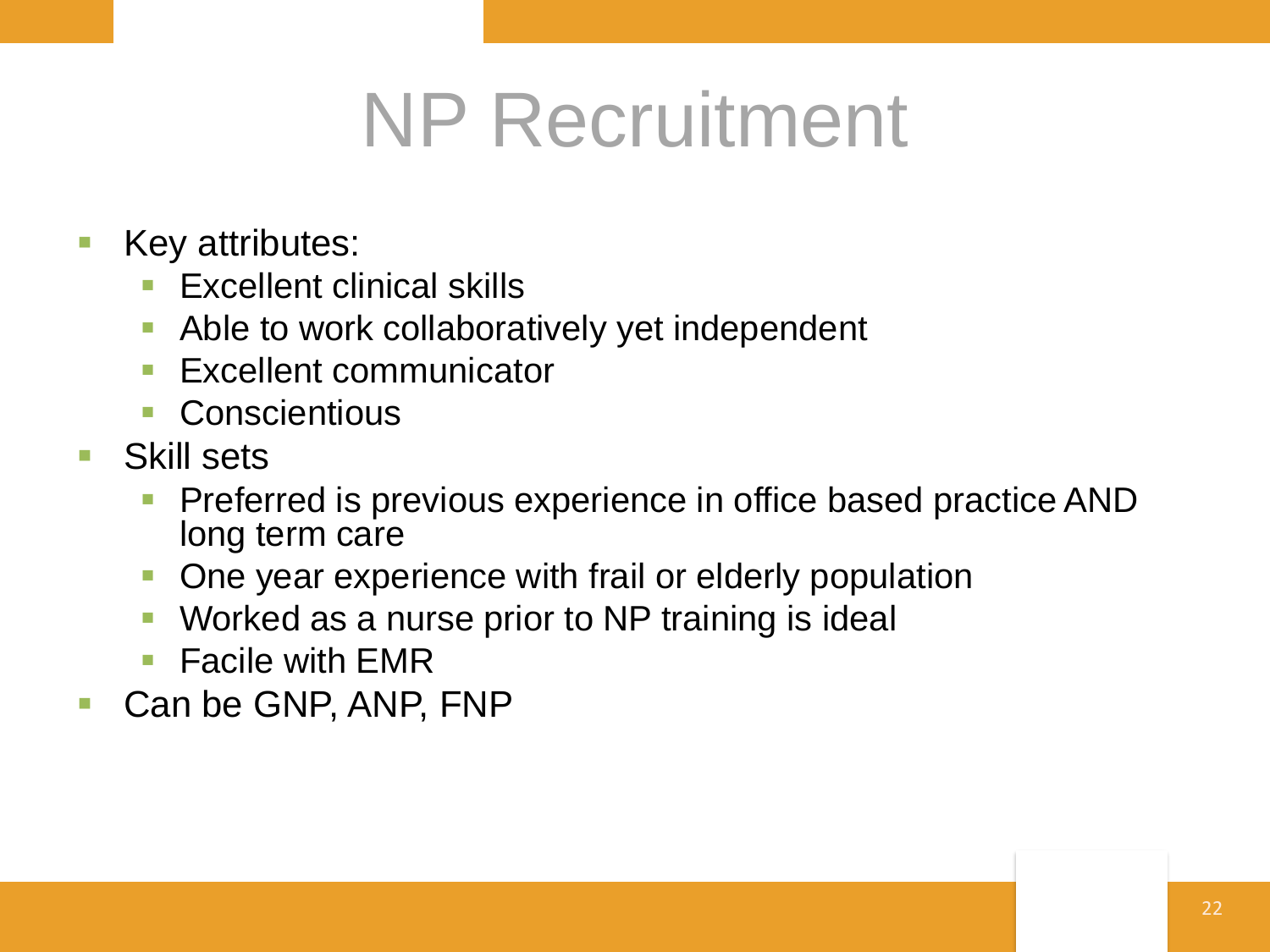## Recruitment

- **Newspaper**
- Mailings to NP mailing lists
- NP training programs
- **Local community** 
	- From long term care contacts
	- From previous practice contacts
- Bulletin boards/Job boards
- Recruitment firm?
- PACE center as a training site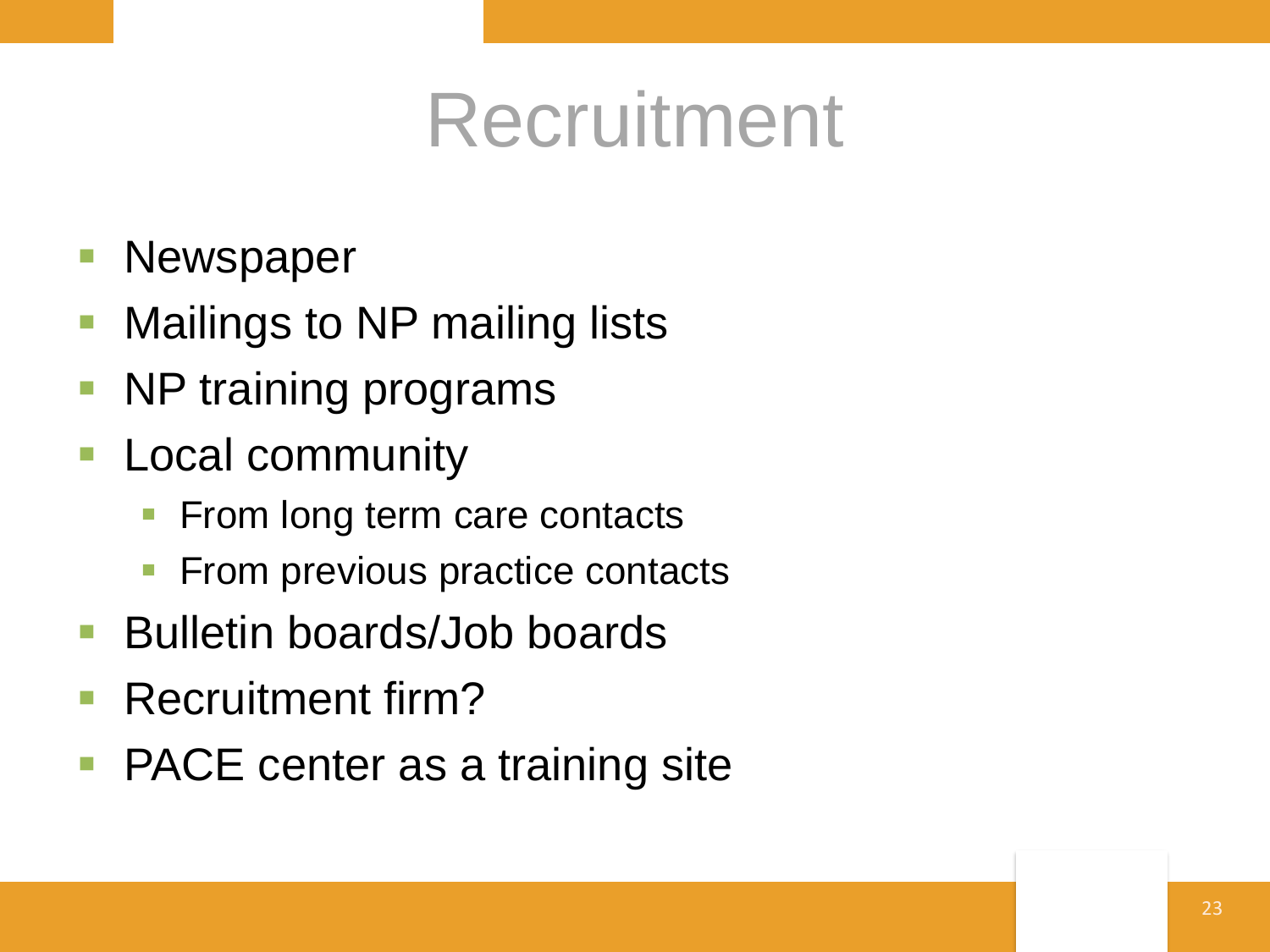## Hiring NP

- Interviews in person
- Initial by Medical Director
- Second interviews with executive director, Director of Operations or Nursing director, other primary care staff
- **HR requirements**
- Free of Communicable Disease
- Written Job Description
- Contract vs Letter of Agreement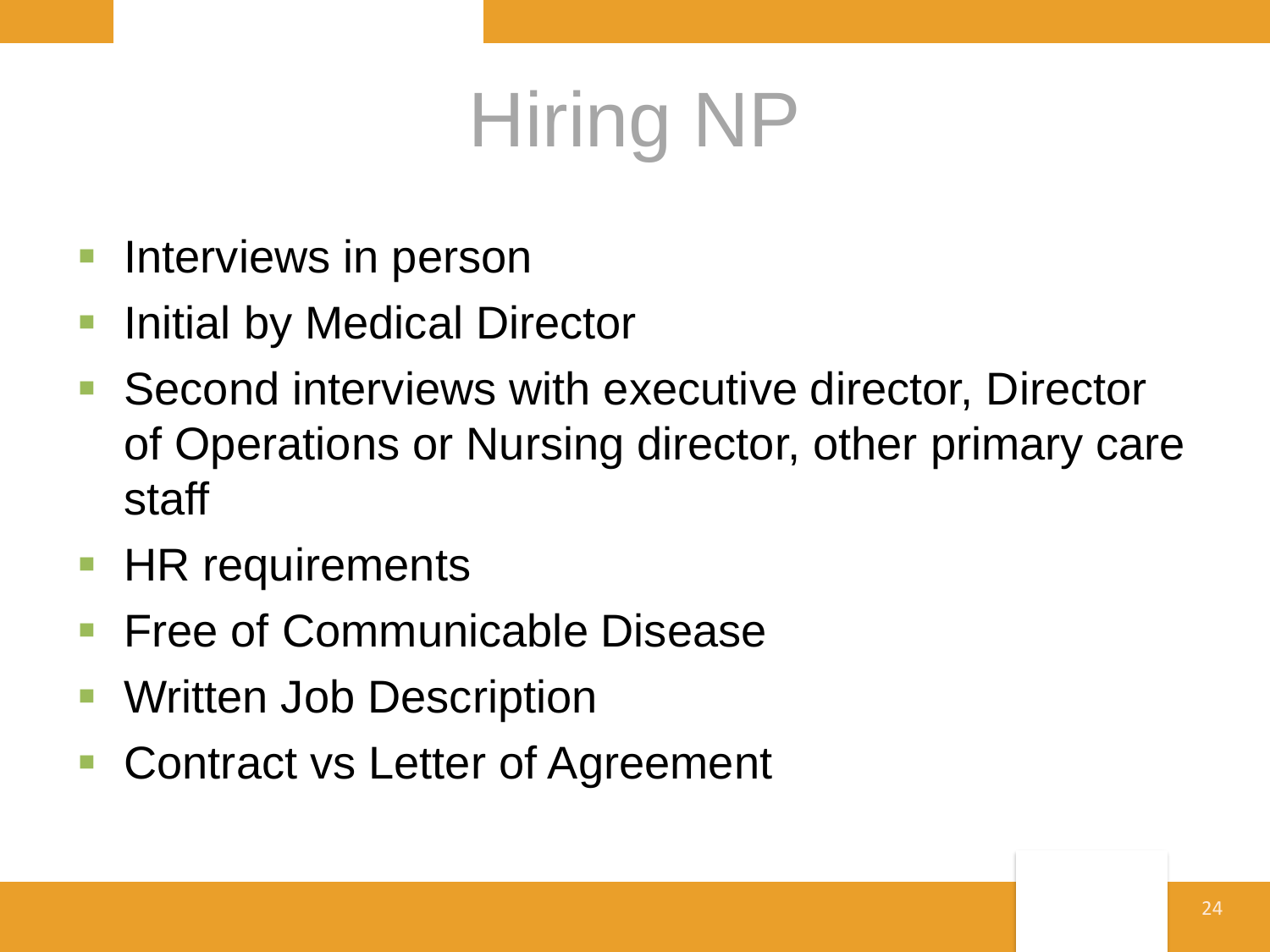## Orientation of NP

- Similar to Physician
- **PCP will be involved**
- **Possible NP Director if organization** supports that but many organizations lump physicians and NPs and PAs together
- **Initial Competency similar to physician** except for acute care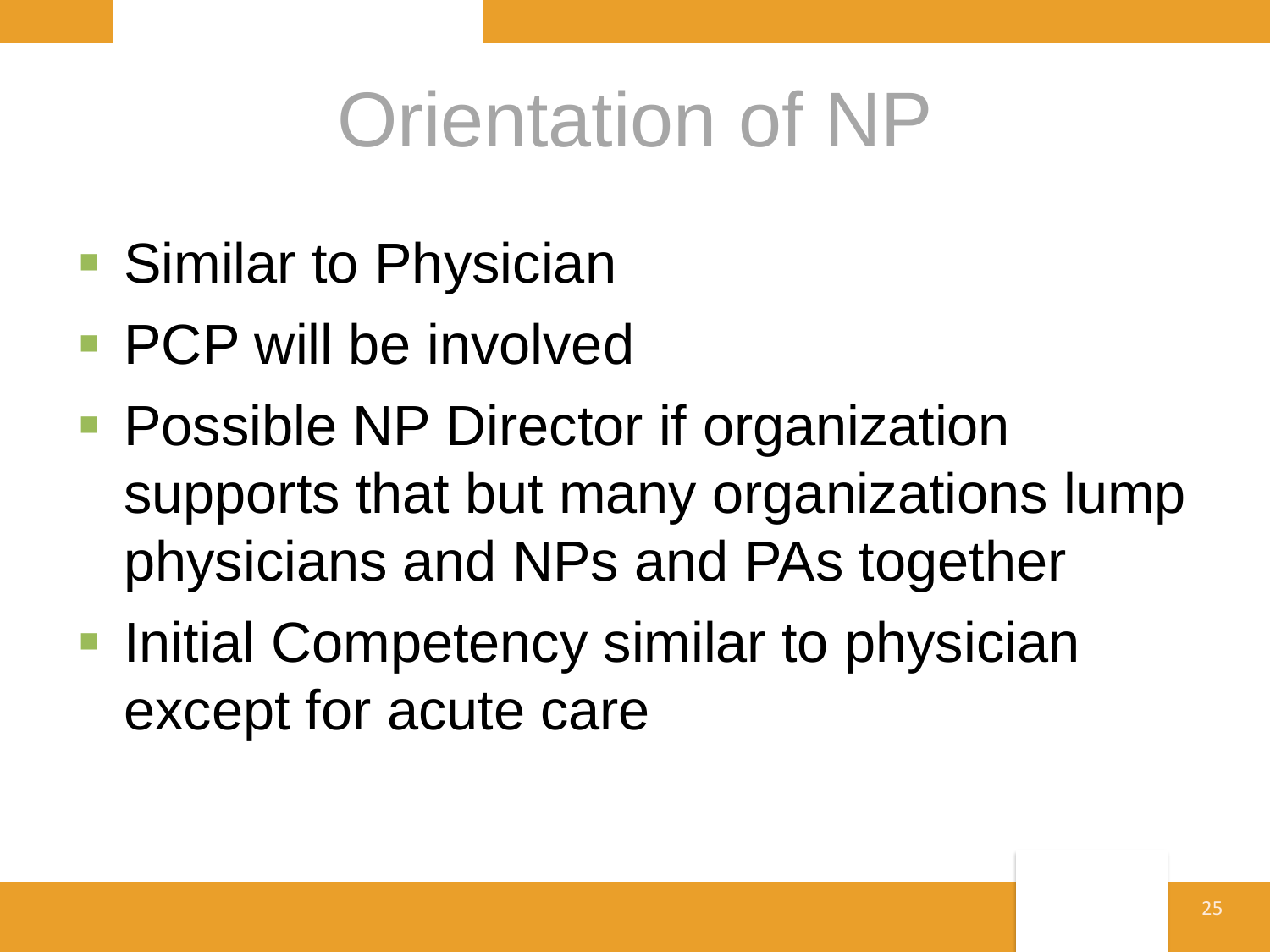#### Collaborative Practice Agreement for NP

- Defined in policy and procedure of the PO
- Need to be clear on what the NP can do independently
- Consult your state board of registration in nursing for regulations
- See Community Care for the Elderly sample physician/NP agreement in Chap 3
- See Summit ElderCare Collaborative Practice Agreement and policy and procedure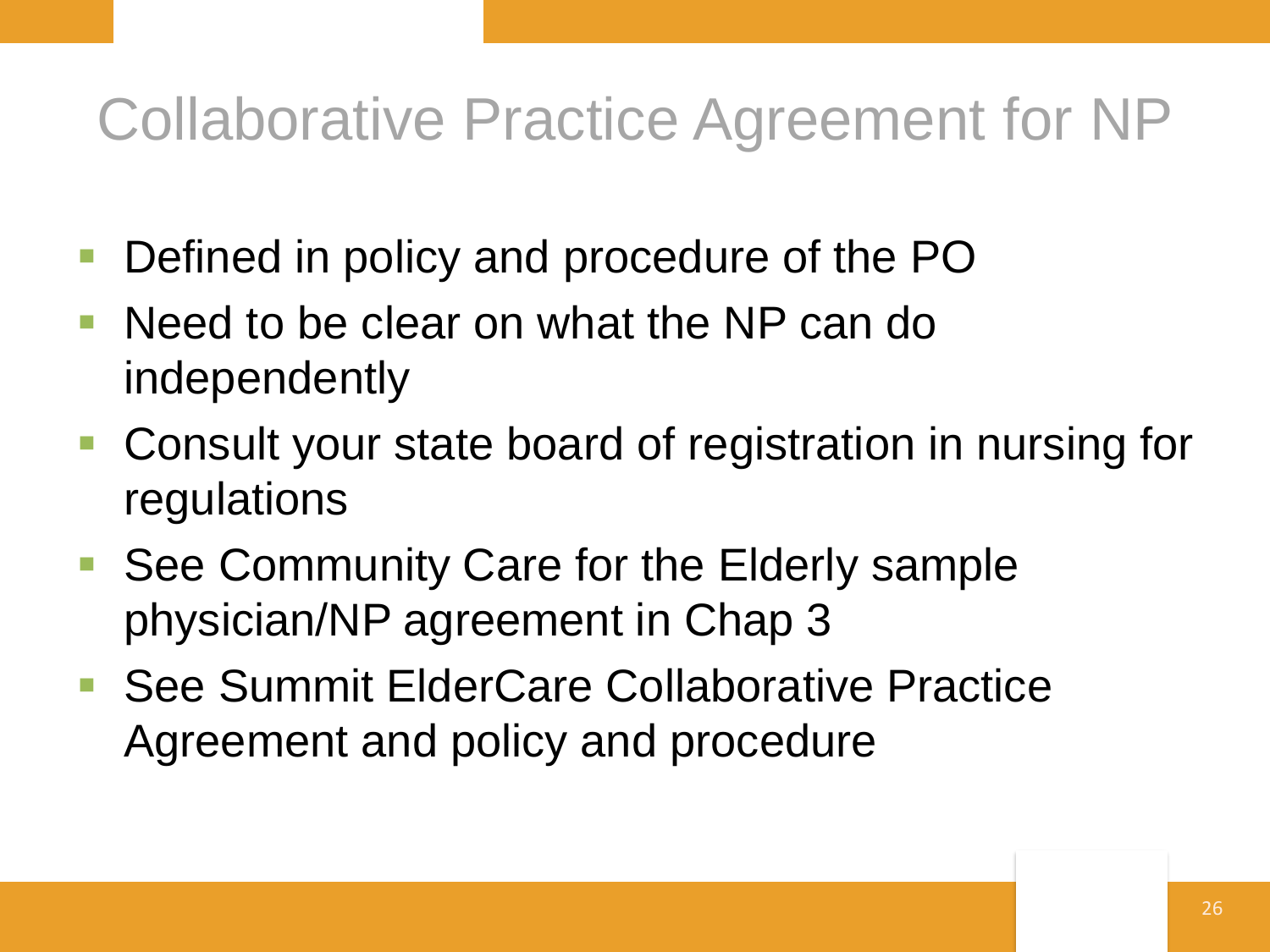## Physician Assistant

- Currently unable to get a waiver from CMS
- But can be part of IDT and do primary care
- **Supervision and practice agreement may** be different than NP – see state regulations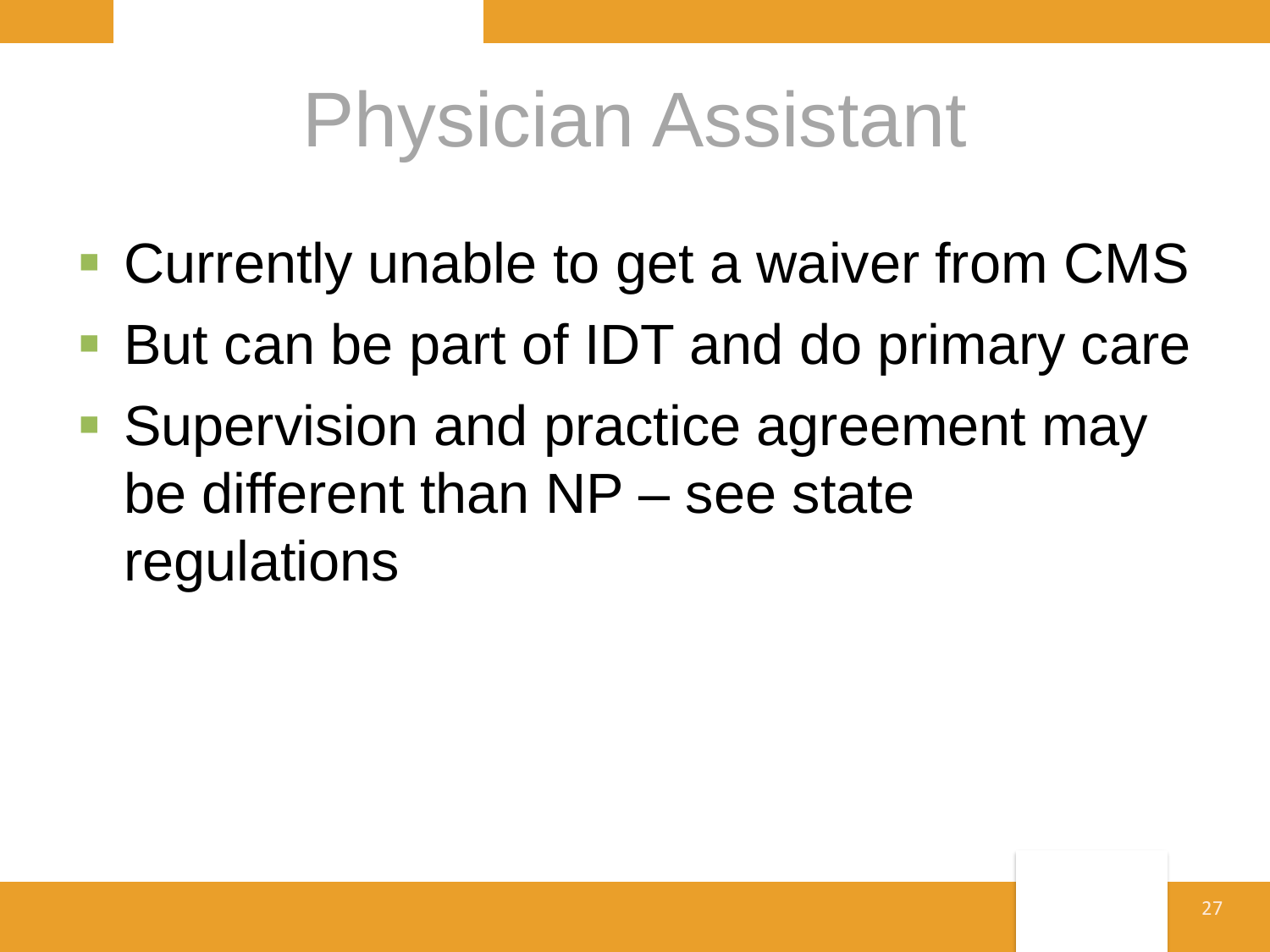## Personnel folder audit

- $\blacksquare$  CV
- State license
- DEA
- State Controlled substance, if applicable
- NP and PA supervisory agreement
- **Health Folder with PPD, occupational** health letter or immunization record
- **Competency: initial and annual**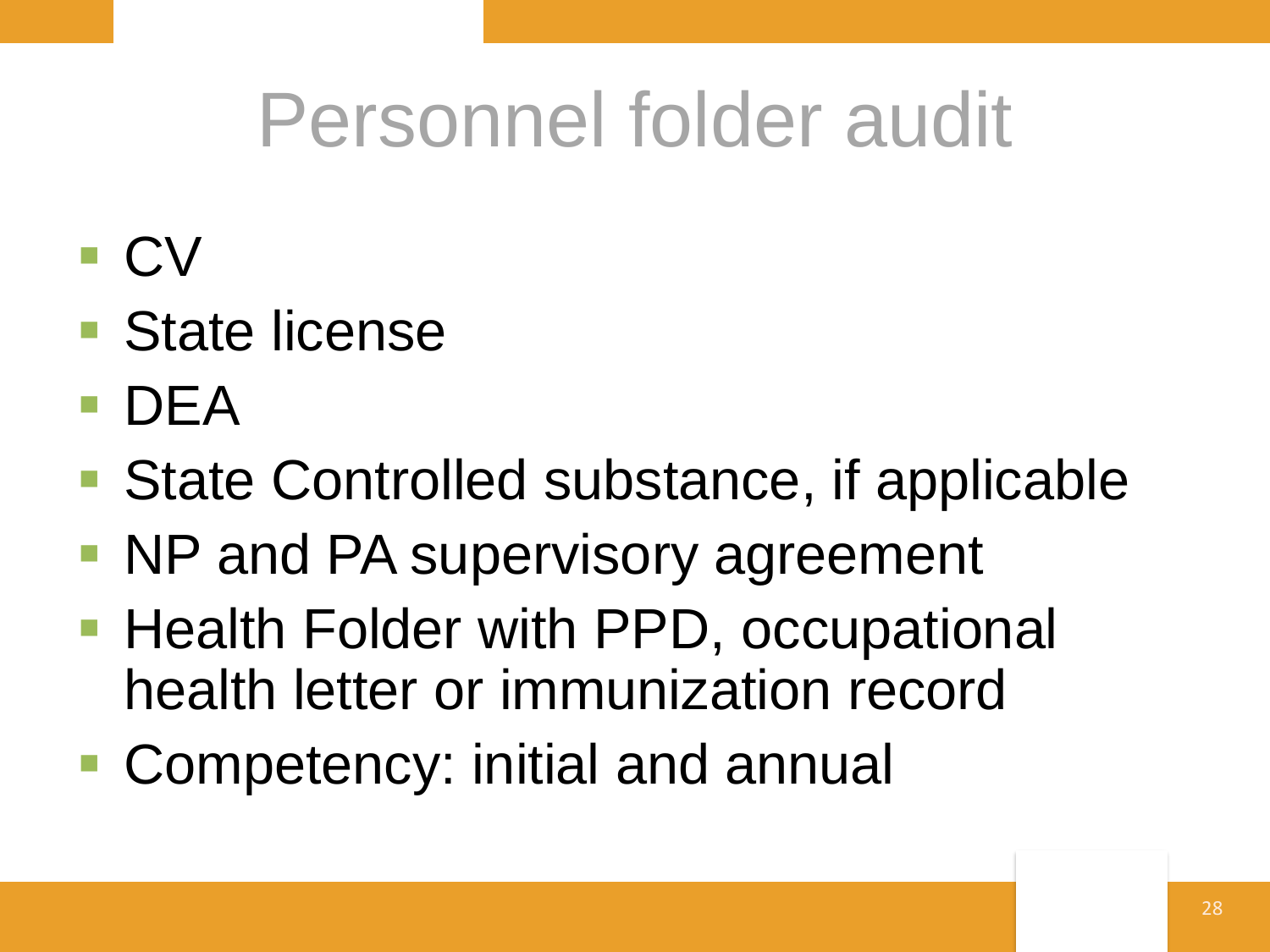# Ongoing Supervision

- Many organizations have formal job evaluations that need to be followed :
	- Set goals based on written job description
	- **Review goals at the beginning of the year and** periodically thereafter. Q2-4 months is typical
	- **End of year feedback that reflects on salary** adjustment
- Regular discussions about performance
- Regularly acknowledge successes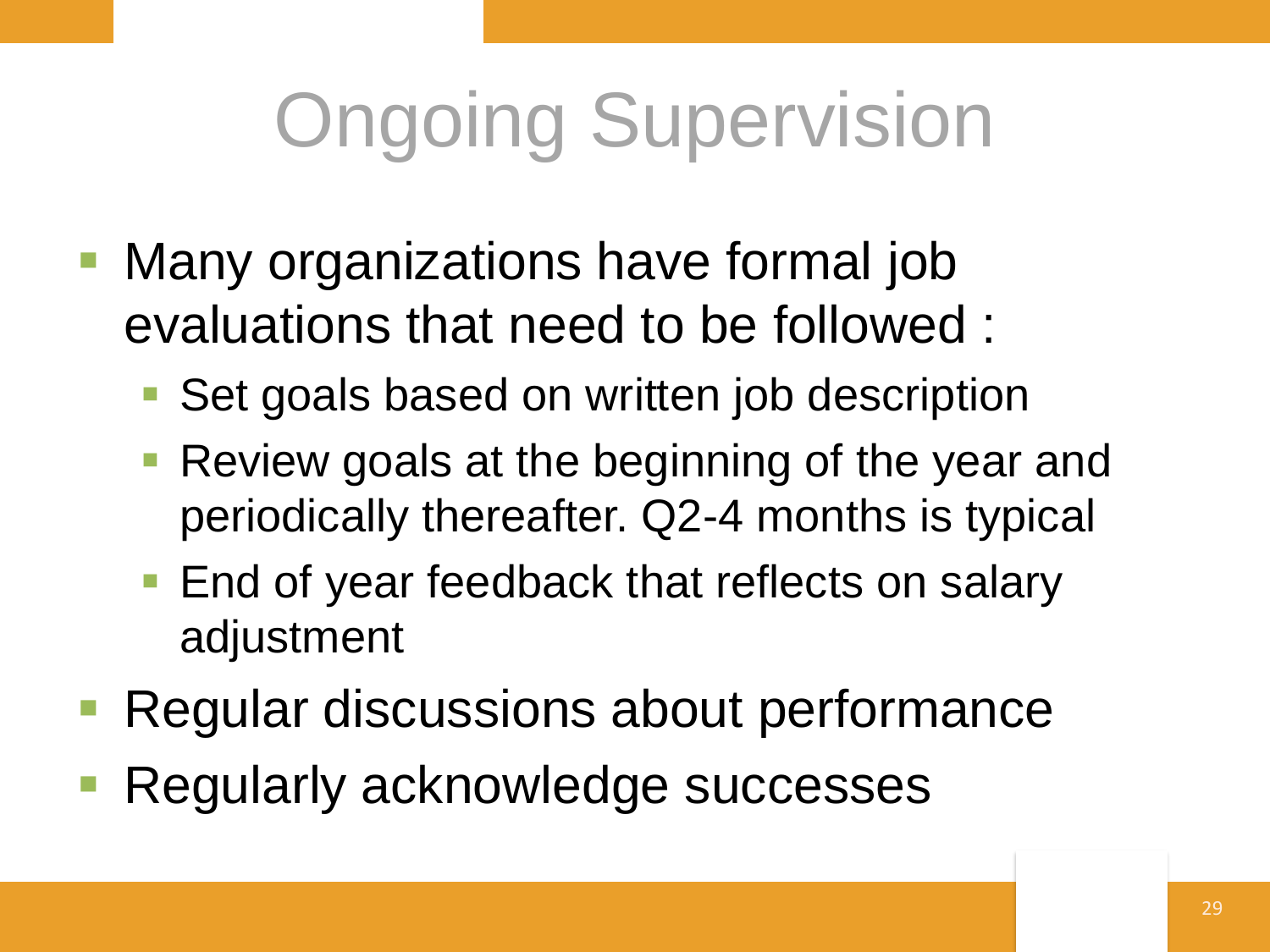## Sample Goals

- **Provides high quality medical care to participants while providing** support to their caregivers and complying with PACE regulations and SE policies. (40%)
- **Demonstrates active engagement in efforts to meet acute inpatient** and long term nursing home placement targets. Actively manages participants who are in ER, acute and SNF settings. (30%)
- **Neets surveillance measure targets at your site through individual** and collaborative efforts (10%)
- **EXTERGHTM Actively participates in Quality assessment and improvement** activities including chart audits, SE committees and workgroups, and provider meetings (10%)
- **Maintains precise, accurate, and timely documentation in the EMR** of all services provided (5%)
- Ensures that all annual and biannual assessments for your primary care panel are completed prior to the care planning meetings (5%)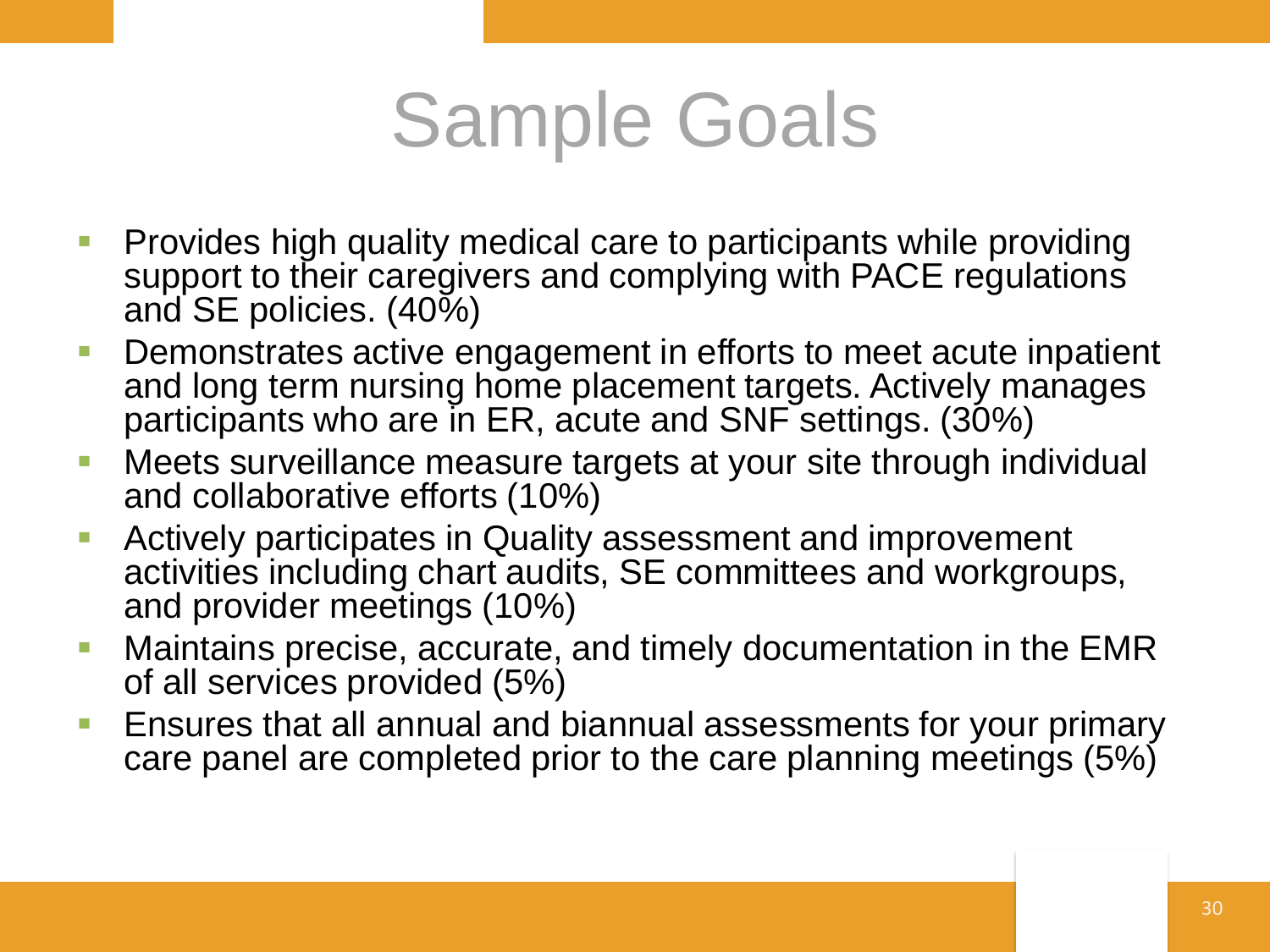## PACE Clinic Key Points

- **The PACE clinic primarily serves the participant's needs** and not the provider's needs.
- Care in the PACE Clinic includes
	- routine medical care
	- Evaluation and management of new or exacerbated conditions
	- **Interventions in lieu of inpatient care such as IV hydration,** antibiotic administration and observation.
- Expect increased visits per participant (compared to traditional models)
- The PACE clinic day is often compressed between 10 & 2 p.m., but provider staff continue's clinical activities in other settings earlier and later.
- Care is provided in SNF, Home, hospital